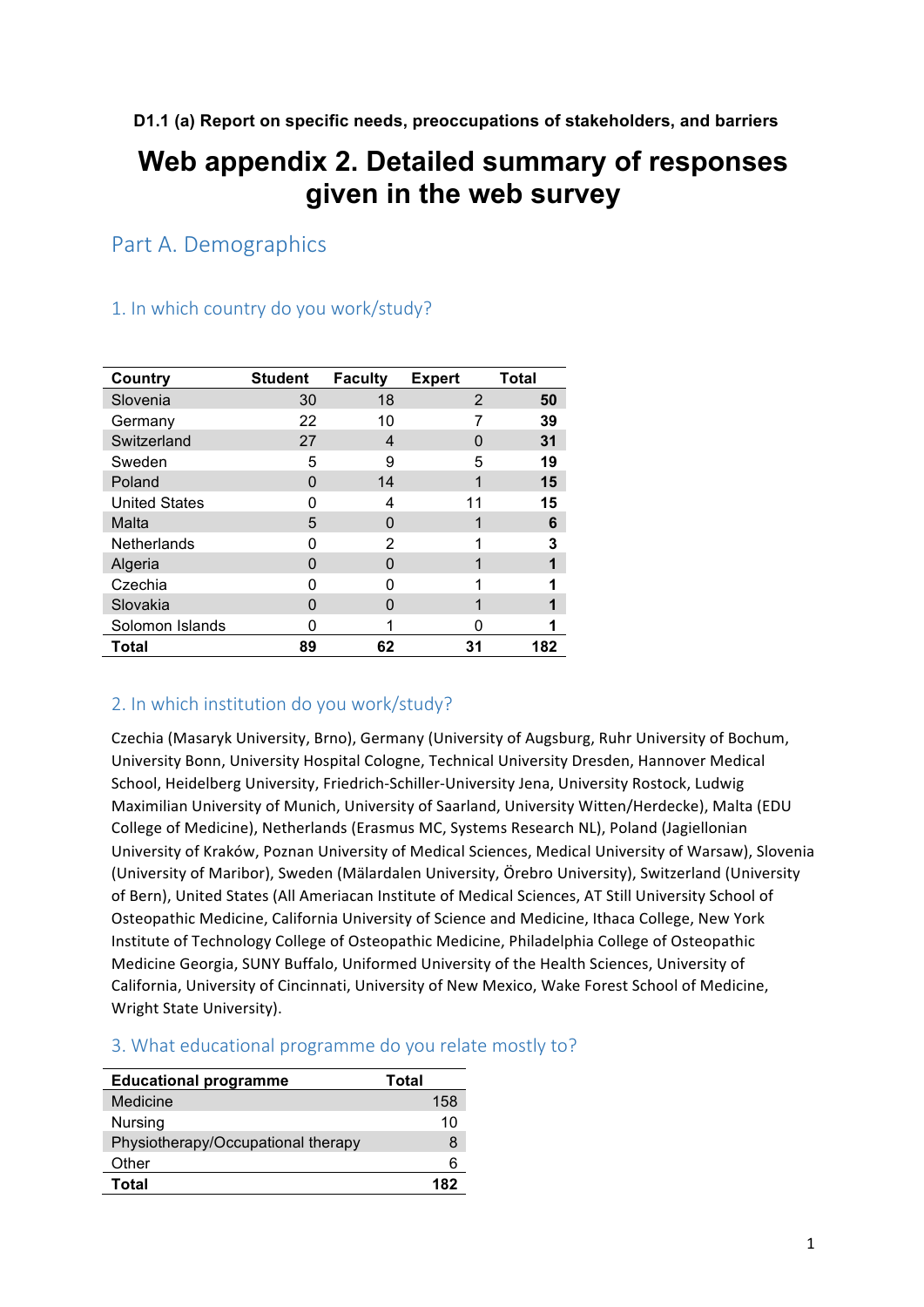#### Other: Athletic Training, Audiology, Genetics

| Role                                   | Count | %     |
|----------------------------------------|-------|-------|
| <b>Healthcare Professions Educator</b> | 63    | 35%   |
| Physician                              | 44    | 24%   |
| <b>Nurse</b>                           | 4     | 2%    |
| Physiotherapist                        | 0     | $0\%$ |
| Occupational therapist                 | 1     | $1\%$ |
| Researcher                             | 33    | 18%   |
| Dean                                   |       | 4%    |
| Curriculum Planner/Manager             | 25    | 14%   |
| <b>Course Director</b>                 | 18    | 10%   |
| Student                                | 90    | 49%   |

## 4. How would you describe your primary role/roles at your institution?

Other: Director of Simulation Education, Program Director, Programme co-ordinator, Researcher

5a. How many years of work experience in healthcare education (excluding years of undergraduate study) do you have?

n=92, Range: 1-50 years, Average: 14 years

## 5b. Your year of study

| Year of study | <b>Total</b> | $\%$ |
|---------------|--------------|------|
| Year 1        | 14           | 16%  |
| Year 2        | 8            | 9%   |
| Year 3        | 10           | 11%  |
| Year 4        | 9            | 10%  |
| Year 5        | 21           | 23%  |
| Year 6        | 25           | 28%  |
| Other         | 3            | 3%   |
| Total         | 90           |      |

Other: Year 7 (Germany), PhD student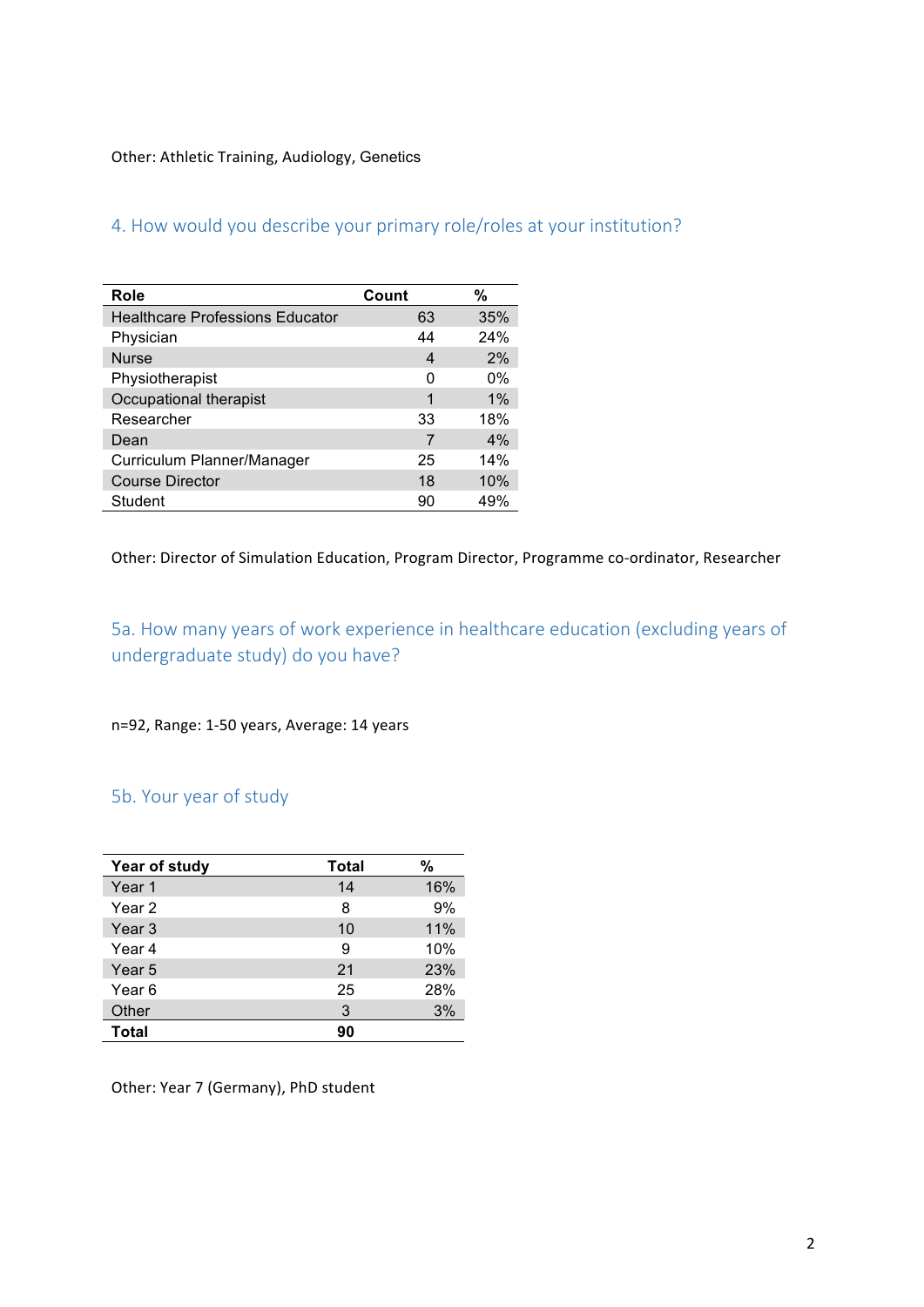| Confidence in              | <b>Extremely</b><br>confident | Quite<br>confident | <b>Moderately</b><br>confident | Somewhat<br>confident | Not at all<br>confident |
|----------------------------|-------------------------------|--------------------|--------------------------------|-----------------------|-------------------------|
| <b>Teaching</b>            | <b>29%</b>                    | 41%                | 17%                            | 8%                    | 5%                      |
| <b>Assessment</b>          | 22%                           | 38%                | 24%                            | 13%                   | 2%                      |
| <b>Faculty development</b> | 10%                           | 35%                | 30%                            | 15%                   | 9%                      |
| <b>Clinical practice</b>   | 30%                           | 37%                | 26%                            | 3%                    | 3%                      |
| $n = 86$                   |                               |                    |                                |                       |                         |

## 6. How confident are you in the following aspects of clinical reasoning?

## Part B. Students' Curriculum

7. Please rate the importance of inclusion of each of the following aspects in the envisioned longitudinal curriculum on clinical reasoning

| <b>CR Content [All]</b>                                      | $\overline{7}$ | 6   | 5   | 4     | 3  | $\overline{\mathbf{2}}$ | 1  | <b>IDN</b> | <b>Score</b> |
|--------------------------------------------------------------|----------------|-----|-----|-------|----|-------------------------|----|------------|--------------|
| Gathering, interpreting, and                                 |                |     |     |       |    |                         |    |            |              |
| synthesizing patient information                             | 73%            | 23% | 3%  | 1%    | 1% | 0%                      | 0% | 0%         | 6.66         |
| Generating differential                                      |                |     |     |       |    |                         |    |            |              |
| diagnoses including defining<br>and discriminating features  | 65%            | 27% | 5%  | 2%    | 0% | 1%                      | 1% | 0%         | 6.51         |
| Developing a                                                 |                |     |     |       |    |                         |    |            |              |
| treatment/management plan                                    | 60%            | 27% | 10% | 2%    | 1% | 0%                      | 0% | 0%         | 6.42         |
| Developing a diagnostic plan                                 | 56%            | 33% | 7%  | 3%    | 1% | 1%                      | 0% | 0%         | 6.39         |
| Self-reflection on clinical                                  |                |     |     |       |    |                         |    |            |              |
| reasoning performance and                                    |                |     |     |       |    |                         |    |            |              |
| strategies for future                                        |                |     |     |       |    |                         |    |            |              |
| improvement                                                  | 57%            | 26% | 13% | $1\%$ | 1% | 0%                      | 1% | 1%         | 6.26         |
| Errors in the clinical reasoning                             |                |     |     |       |    |                         |    |            |              |
| process and strategies to avoid                              |                |     |     |       |    |                         |    |            |              |
| them                                                         | 52%            | 29% | 14% | 3%    | 0% | 1%                      | 1% | 1%         | 6.22         |
| Developing a problem<br>formulation/hypothesis               | 39%            | 40% | 15% | 3%    | 0% | 1%                      | 0% | 1%         | 6.08         |
| Aspects of patient participation                             |                |     |     |       |    |                         |    |            |              |
| in clinical reasoning (e.g.                                  |                |     |     |       |    |                         |    |            |              |
| shared decision making)                                      | 38%            | 34% | 23% | 2%    | 1% | 1%                      | 1% | 0%         | 6.01         |
| Interprofessional aspects of                                 |                |     |     |       |    |                         |    |            |              |
| clinical reasoning                                           | 38%            | 40% | 15% | 3%    | 1% | 1%                      | 1% | 1%         | 6.01         |
| Collaborative aspects of clinical                            |                |     |     |       |    |                         |    |            |              |
| reasoning                                                    | 38%            | 36% | 19% | 4%    | 1% | 1%                      | 1% | 1%         | 5.97         |
| Strategies to learn clinical                                 |                |     |     |       |    |                         |    |            |              |
| reasoning (e.g. heuristics, rule<br>out worst case scenario, | 35%            | 33% | 23% | 7%    | 1% | 1%                      | 1% | 1%         | 5.86         |
| Theories of clinical reasoning                               |                |     |     |       |    |                         |    |            |              |
| (e.g. knowledge encapsulation,                               |                |     |     |       |    |                         |    |            |              |
| illness scripts, narrative                                   |                |     |     |       |    |                         |    |            |              |
| reasoning                                                    | 16%            | 40% | 24% | 10%   | 5% | 2%                      | 1% | 2%         | 5.34         |

n=176

{7=Very important; 6=Important; 5=Somewhat important; 4=Neutral; 3=Rather unimportant; 2=Unimportant; 1=Very unimportant; IDN=I don't know}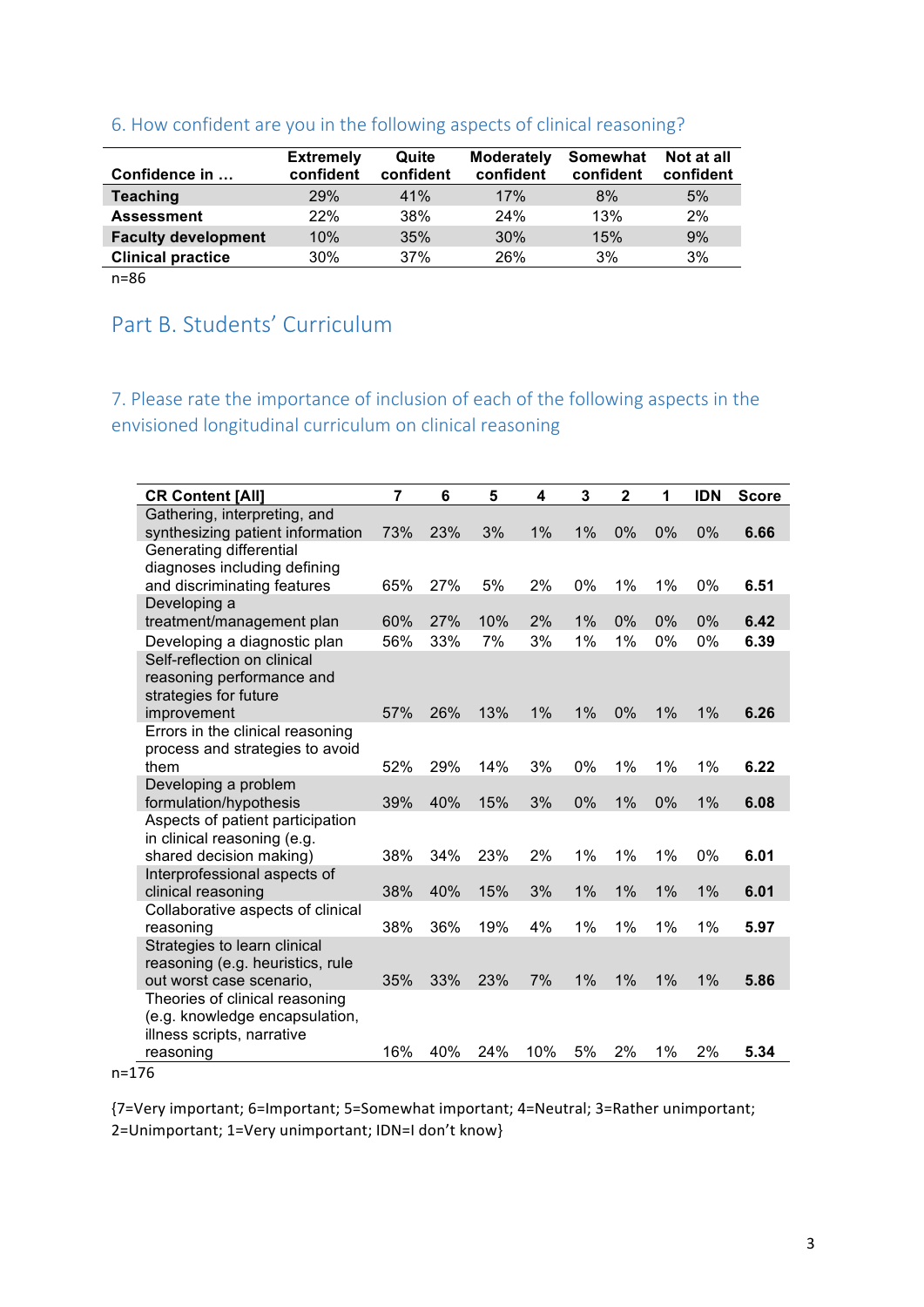|                 |                                                                                                          |                |                | Rank           |                |
|-----------------|----------------------------------------------------------------------------------------------------------|----------------|----------------|----------------|----------------|
| ID              | <b>CR Content Priorities</b>                                                                             | All            | <b>Expert</b>  | <b>Student</b> | <b>Faculty</b> |
| R01             | Gathering, interpreting, and<br>synthesizing patient information<br>Generating differential diagnoses    | 1              | 1              | 1              | 1              |
| R <sub>02</sub> | including defining and<br>discriminating features                                                        | $\overline{2}$ | $\overline{2}$ | $\overline{2}$ | 2              |
| <b>R04</b>      | Developing a<br>treatment/management plan                                                                | 3              | $\overline{4}$ | $\overline{4}$ | 3              |
| R <sub>03</sub> | Developing a diagnostic plan                                                                             | 4              | 3              | 3              | 6              |
| <b>R07</b>      | Self-reflection on clinical<br>reasoning performance and<br>strategies for future improvement            | 5              | 6              | 5              | 4              |
| <b>R06</b>      | Errors in the clinical reasoning<br>process and strategies to avoid<br>them                              | 6              | 5              | 6              | 7              |
| <b>R05</b>      | Developing a problem<br>formulation/hypothesis                                                           | $\overline{7}$ | $\overline{7}$ | $\overline{7}$ | 8              |
| R <sub>12</sub> | Aspects of patient participation in<br>clinical reasoning (e.g. shared<br>decision making)               | 8              | 9              | 8              | 10             |
| R <sub>11</sub> | Interprofessional aspects of<br>clinical reasoning                                                       | 9              | 10             | 11             | 5              |
| R <sub>10</sub> | Collaborative aspects of clinical<br>reasoning                                                           | 10             | 8              | 10             | 9              |
| R <sub>09</sub> | Strategies to learn clinical<br>reasoning (e.g. heuristics, rule out<br>worst case scenario,             | 11             | 11             | 9              | 11             |
| R <sub>08</sub> | Theories of clinical reasoning (e.g.<br>knowledge encapsulation, illness<br>scripts, narrative reasoning | 12             | 12             | 12             | 12             |

n=176

Other

- Educate clinicians in physiology, structural error detection and mathematics.
- Fundamentals of nursing and patient care for medical students
- Information presentation oral and written, knowing owns limitation and asking for help
- Learning to work under pressure and adapting to it; getting to know the consequences of all actions and decisions, good or bad for the patients
- Situated cognition, distributed cognition, and very surprised nothing listed about use of resources and diagnostic aids. Clinical reasoning is no longer just an "in-the-head" activity. Augmented intelligence approaches will be increasingly important
- Strategies and management to use in a situation with Crowding, brief clinical judgement and prioritizing under time pressure.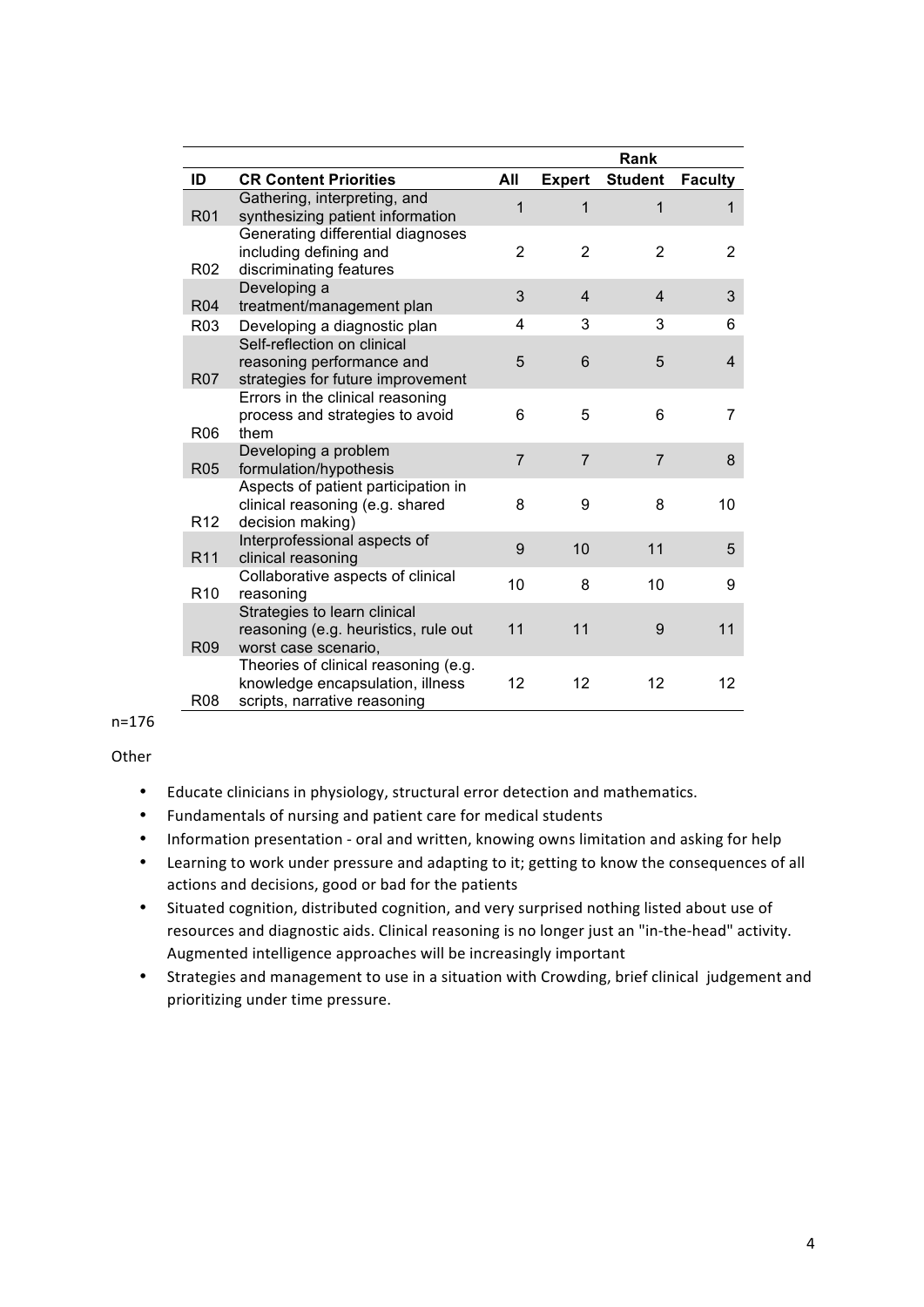8. Please rate the importance of inclusion of each of the following formats in the envisioned longitudinal curriculum on clinical reasoning

| <b>CR Teaching Format [All]</b>                | 7   | 6   | 5   | 4   | 3     | 2  | 1     | <b>IDN</b> | <b>Score</b> |
|------------------------------------------------|-----|-----|-----|-----|-------|----|-------|------------|--------------|
| Case-based Learning                            | 59% | 31% | 9%  | 0%  | 0%    | 0% | 1%    | 1%         | 6.44         |
| Human simulated patients                       | 45% | 30% | 15% | 6%  | $1\%$ | 1% | $1\%$ | 2%         | 5.99         |
| <b>Problem Based Learning</b><br>(PBL)         | 39% | 34% | 17% | 6%  | 2%    | 1% | 2%    | $0\%$      | 5.95         |
| <b>Team-based Learning</b>                     | 36% | 39% | 18% | 3%  | $1\%$ | 1% | $1\%$ | $1\%$      | 5.91         |
| High fidelity simulation<br>(mannequins)       | 35% | 32% | 14% | 10% | 5%    | 3% | 1%    | 2%         | 5.61         |
| Virtual Patients (interactive<br>online cases) | 22% | 38% | 24% | 9%  | 3%    | 1% | 2%    | 1%         | 5.51         |
| Lectures                                       | 16% | 28% | 31% | 10% | 7%    | 3% | 3%    | $1\%$      | 5.12         |

n=176

{7=Very important; 6=Important; 5=Somewhat important; 4=Neutral; 3=Rather unimportant; 2=Unimportant; 1=Very unimportant; IDN=I don't know}

|                 |                                                       | <b>Rank</b> |               |                |                |  |
|-----------------|-------------------------------------------------------|-------------|---------------|----------------|----------------|--|
| ID              | <b>CR Teaching Format Priorities</b>                  | All         | <b>Expert</b> | <b>Student</b> | <b>Faculty</b> |  |
| R <sub>03</sub> | Case-based Learning                                   |             |               |                |                |  |
| R07             | Human simulated patients                              | 2           | 4             | 2              |                |  |
| R <sub>02</sub> | Problem Based Learning (PBL)                          | 3           | 3             | 3              |                |  |
| R <sub>04</sub> | Team-based Learning                                   | 4           | 2             | 4              | 3              |  |
| R <sub>06</sub> | High fidelity simulation<br>(mannequins)              | 5           | 6             | 5              | 5              |  |
| R <sub>05</sub> | <b>Virtual Patients</b><br>(interactive online cases) | ่ค          | 5             | 6              |                |  |
| R <sub>01</sub> | Lectures                                              |             |               |                |                |  |

n=176

**Other** 

- E-learning (theory and cases) with flipped classroom. Short lectures, high degree of interactive moments. Work place based assessment with real cases.
- Mathematics
- Real Patient contact, Learning in the workplace
- What about root cause analysis around real errors? Review of actual cases and follow-up?
- Work with multi disciplinary teams consisting of PhD grade electrical engineers and mathematicians
- bed side teaching; clinical reasoning as part of clinical skills training; learning clinical reasoning with real patients in clinical teaching programs and internships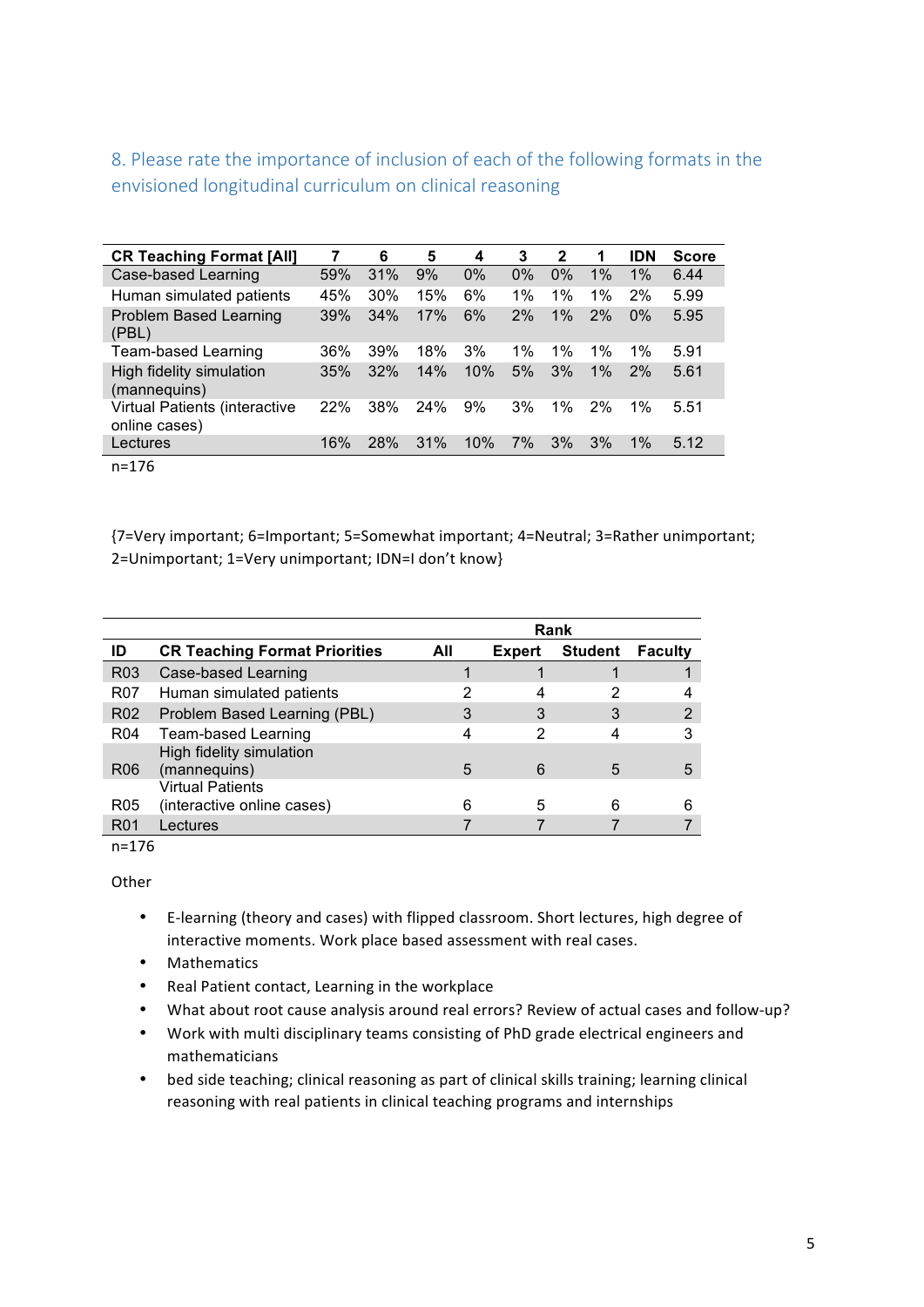## 9. Are you aware of any good learning resources for clinical reasoning you could recommend to be used within DID-ACT for learning/teaching of clinical reasoning? If yes, please describe?

- "Teaching time" in clinical settings. Students should not only walk with the doctors on the ward - there should be planned time for teaching and learning, e.g. discussion of patient cases.
- 3D for medical gives the user nearly Unlimited Access to the whole world of human anatomy with simulated movements of the heart and libs ... AMBOSS - Wide ranged page/program for Looking up Things an summarizes Facts and Knowledge of whole topic blocks. Draw it to know it - Good for starting with topics and get a first visualization
- Amboss
- Application Prognosis. I think it has good principles for learning.
- Body- Interact: simulated clinical reasoning
- CASUS
- Clinical reasoning in healrh professions by joy higgs
- DocCom.Deutsch an interactive learning platform with modules also to clinical reasoning
- Example one, two three
- Focus on participation of the client is necessary
- https://zdm.wl.cm.uj.edu.pl/cm/uploads/2020/02/poster\_VP.pdf
- i-human (not sure if it's still available, though) Aquifer series of online case material by specialty
- I am in a field of laboratory medicine (pathology)
- I found a very interesting site, called CNS Nexus, where there are actual cases, presented in an interesting way, with added imaging, explanations and schemes. It's found on the following link: https://cnsnexus.crowdwisdomhq.net/nexus/home/0
- I haven't done any research just yet, so not aware of any good ones at this stage.
- In Swedish(!) https://www.adlibris.com/se/bok/neurologi---diagnostisk-handledning-9789144040608 Principles how symtoms in timelines are essential in diagnosis of neurological conditions.
- InSimu
- Kollegiale Fallberatung (könnte als konkrete Methodik im Rahmen des Team based learning umgesetzt werden) *[Translated from the German: "Peer consulting of cases (could be implemented as a specific method in team-based learning)"]*
- Osmosis videos on clinical reasoning
- Osmosis.com
- PhD education in electrical engineering, specialization analog electronics and network theory with sveral years additional education in medicine and clinical practice
- Strongly recommend you check out a body of resources at the Society to Improve Diagnosis in Medicine (SIDM; www.diagnosis.org). There will also be a special edition in the journal Diagnosis, with Steve Durning as guest editor. This journal could also be very helpful to you. I also recommend you check our Hardeep Singh's work.
- Study electrical and electronic engineering at academic level
- Teaching Clinical Reasoning ACP American College of Physicians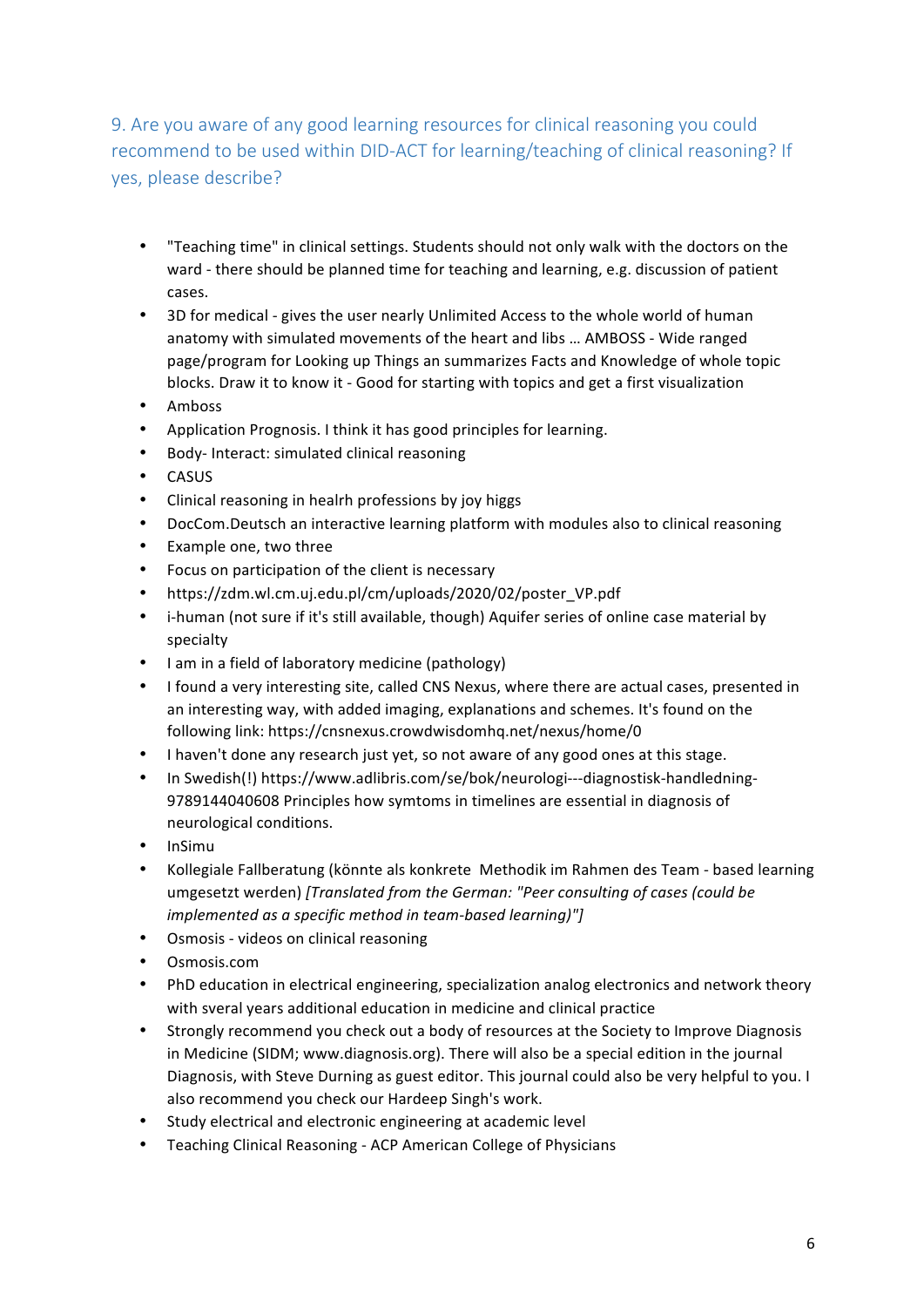- There are a variety of resources that are presently being used in this pandemic. Aquifer, Online MedEd, critical care, CHOP and a variety of others. The kind of modules that place you in the most realistic simulation are the best. For example, OPENPediatrics places you as the physician in the ER with interruptions etc...its the most realistic scenario I have seen.
- USMLE questions are all of clinical nature
- Writing a case report and overview of the literature
- Yes, we have a step by step process diagramed out. Would be glad to share. Pat Croskerry's articles are wonderful. Thinking Fast and Slow. Dalhousie University Teaching and Assessing Critical Thinking Courses TACT 1&2

10. From which study year on should clinical reasoning be taught in the envisioned longitudinal curriculum on clinical reasoning?

| Year      | Total | %   |
|-----------|-------|-----|
| 1         | 80    | 44% |
| 2         | 41    | 23% |
| 3         | 44    | 24% |
| 4         | 12    | 7%  |
| 5         | 2     | 1%  |
| 6         | 3     | 2%  |
| $n = 182$ |       |     |

## 11. Which of these assessment formats should be implemented in the envisioned longitudinal curriculum on clinical reasoning?

| <b>CR Assessment Format [All]</b>                                                                   |     | 6   | 5   | 4   | 3     | 2     | 1     | <b>IDN</b> | <b>Score</b> |
|-----------------------------------------------------------------------------------------------------|-----|-----|-----|-----|-------|-------|-------|------------|--------------|
| Clinical examinations (e.g. OSCE<br>or other practical examinations)                                | 49% | 39% | 7%  | 3%  | $1\%$ | $0\%$ | $0\%$ | 1%         | 6.25         |
| Workplace-based assessments<br>(e.g. MiniCEX, summative<br>approach)                                | 39% | 34% | 14% | 7%  | 1%    | $0\%$ | $1\%$ | 5%         | 5.73         |
| Oral examination                                                                                    | 28% | 41% | 16% | 8%  | 4%    | 2%    | $1\%$ | 2%         | 5.63         |
| Assessment using virtual patients                                                                   | 25% | 41% | 20% | 9%  | 2%    | $1\%$ | $1\%$ | $1\%$      | 5.62         |
| Written test (e.g. multiple choice<br>questions, key feature approach,<br>script concordance tests) | 13% | 32% | 31% | 10% | 8%    | 4%    | 2%    | $1\%$      | 5.09         |

n=167

{7=Very important; 6=Important; 5=Somewhat important; 4=Neutral; 3=Rather unimportant; 2=Unimportant; 1=Very unimportant; IDN=I don't know}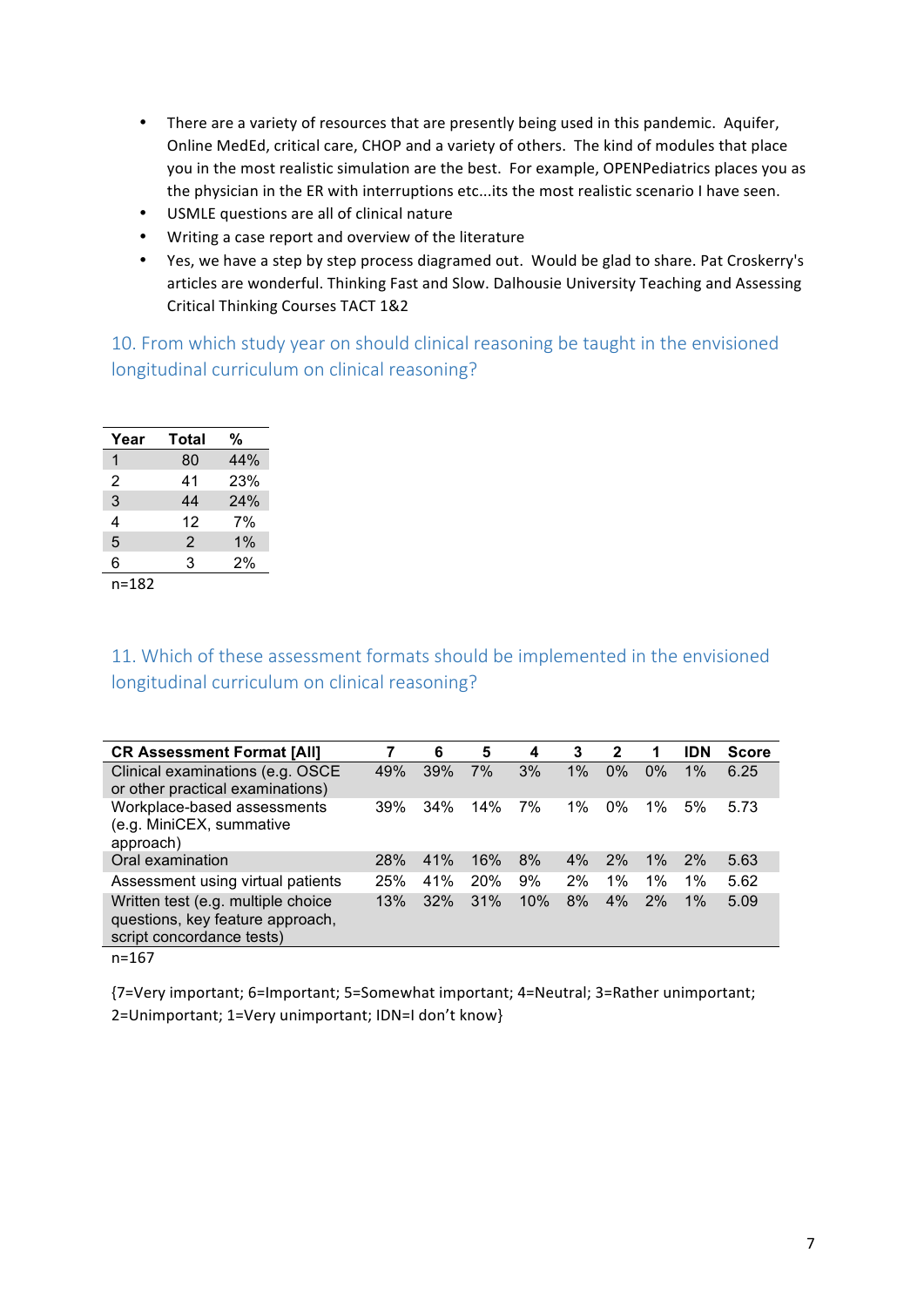|                 |                                                                                                  |     |        | Rank           |                |
|-----------------|--------------------------------------------------------------------------------------------------|-----|--------|----------------|----------------|
| ID              | <b>CR Assessment Format Priorities</b>                                                           | All | Expert | <b>Student</b> | <b>Faculty</b> |
| <b>R04</b>      | Clinical examinations<br>(e.g. OSCE or other practical examinations)                             |     |        |                |                |
| R <sub>05</sub> | Workplace-based assessments<br>(e.g. MiniCEX, summative approach)                                |     |        |                |                |
| R <sub>02</sub> | Oral examination                                                                                 | 3   | 4      | 2              | 4              |
| R <sub>03</sub> | Assessment using virtual patients                                                                | 4   | 3      | 3              |                |
| <b>R01</b>      | Written test (e.g. multiple choice questions, key feature<br>approach, script concordance tests) | 5   | 5      | 5              | 5              |

Others:

- 360° assessment.
- I think that workplace based assessments would be an important feedback, but in my experience they are not precise enough and their quality is largely dependent from the supervisior.
- **Mathematics**
- Oral examination about a case e.g. first OSCE-like interaction with a patient, then after getting the important anamneses switch to a examinator, who will ask specific questions about differential diagnosis, diagnostic process, therapy strategy etc.
- Oral examination works only when prejudices of professors aren't a factor, like gender preference, antipathy towards a particular student, being amused by bluff of one student and angry when another student admits they don't know the answer
- Portfolio
- Portfolio for Reflections, Case reports, medical letters
- WBA method CBD (Case Based Discussion)
- Written tests have some value, but limited utility in predicting performance in actual practice. Work-based assessment can be good, but only if the person performing the observation has deep knowledge and skills in clinical reasoning. SCT are hard to develop and have limited utility. I would check out Michelle Daniel's excellent scoping review on all the assessment approaches available for assessing clinical reasoning. For example, a chart stimulated recall approach is a better approach for an oral exam. You may also want to check out the Assessment of Reasoning Tool (ART).

## 12. Are you aware of any good assessment resources for clinical reasoning you could recommend to be used within DID-ACT? If yes, please describe?

- A good culture of feedback would be very helpful!
- Again, please check our www.diagnosis.org. There are also new competencies that not only target the individual, but also team-based and institutional competencies. They also have some really helping shorty videos and some assessment resources as well.
- Bordage's Dx Thinking Inventory
- CRESME tool by Torre.
- Clinical Integrative Puzzle
- Concept Maps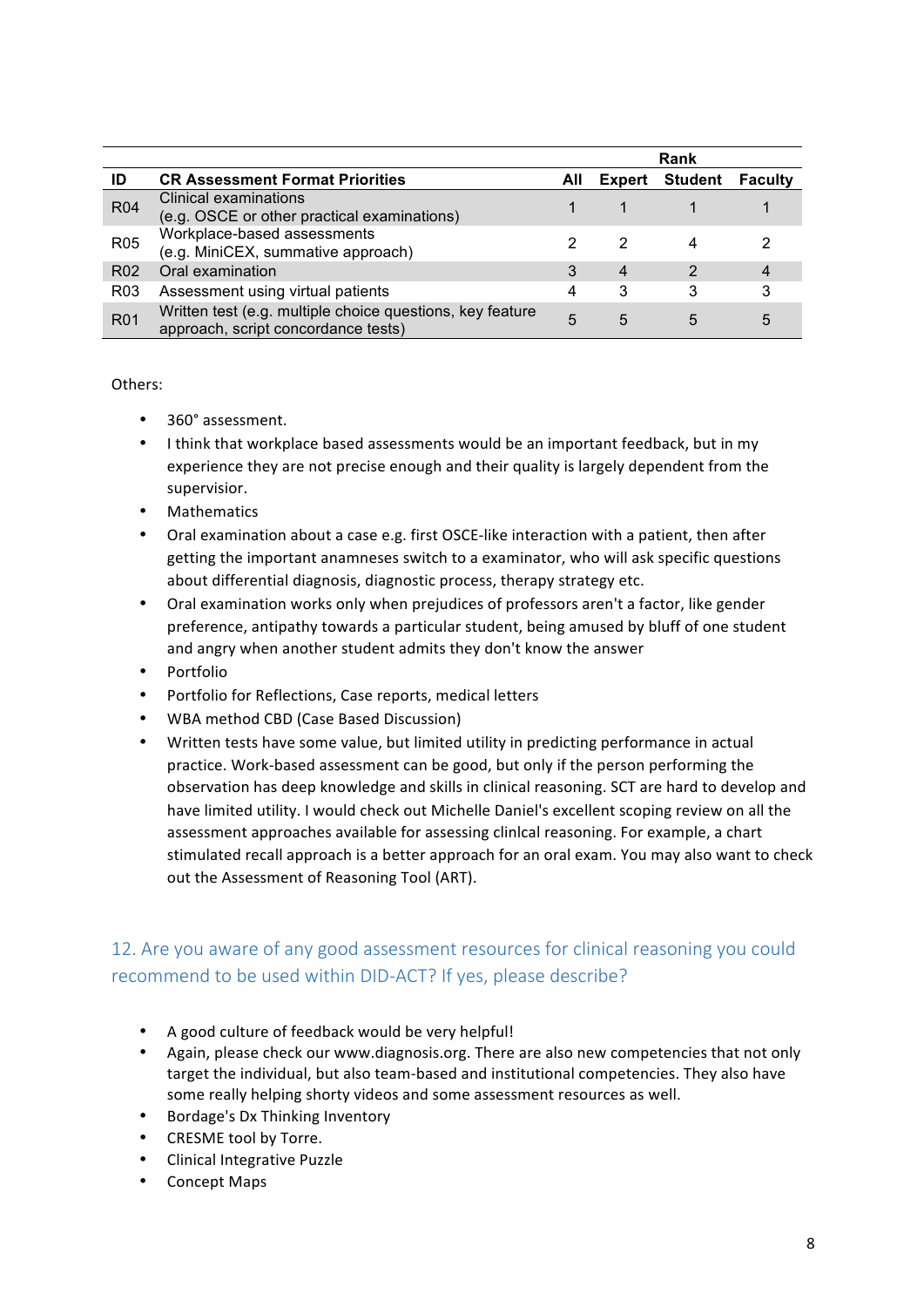- First Aid for Step II CS (USMLE)
- I haven't done any research just yet, so not at this stage.
- MDCalc. Best assessment tool across every discipline. Quick to use. Allows further information on scores etc.
- New key feature questions from IMPP. not the best, but for germany the orientation
- None, I'm looking.
- PLAB 2, USMLE STEP 2 CS, MRCS PACES
- Scripts Concordance is probably not appropriate until after clinical time is sufficient.
- Theme test.
- Theory of requirements and protocol validation.
- WBA method CBD (Case Based Discussion) with narrative assessment?

13. Do you have further suggestions for the envisioned longitudinal curriculum on clinical reasoning?

- Applying Theory to Clinical Reasoning. Information processing developing illness scripts, deliberate practice and self regulatet learning
- Case based approaches with structured access: '5D': detect describe discuss differential diagnosis (for example)
- Discussions of cases in small groups with a professional
- E-Portfolio with scheduled assessments in a learning spiEal
- Evidens based algoritms as a support how to use them and some important examples
- I think it would be very precious to find a way how to implement the trainig of clinical reasoning into the clinical training. I lacked this a lot in my clinical internships. It would already help me a lot to hear the doctors thinking loudly or explaining their thoughts to me, to help me understand their process of clinical reasoning. In a second step, a trainer could help me to develop the clinical reasoning skills in asking me questions about the findings and about the differential diagnoses and my hypothesis. Maybe bedside teaching can be a way to teach clinical reasoning to a small group of students.
- Interdisciplinary view on the Patient basic knowledge and evidence based information to use on the individual patient."
- It should be longitudinal and each year more sophisticated
- Keep it as close to reality as possible. I have learned the most during my internships by just observing (or even participate) the clinical resoning process. In my opinion this way of learning is way more sustainable than any simulation.
- Make it as realistic as possible
- Not at this stage.
- Please move beyond just the classroom, and please incorporate more of the team aspects of clinical reasoning. The curriculum as suggested above focuses heavily on the individual. While obviously important, we now know clinical reasoning, especially with complex patients, is a team sport. And please make sure you focus assessment beyond just the knows to show level (MIller) when thinking about assessment.
- Separate out the parts involved in clinical reasoning and bring them in at the right time in the curriculum.
- The necessary scientific skills for modern medicine cannot be combined in a single medical curriculum. Therefore it is my advice to setup a medical curriculum for physicists,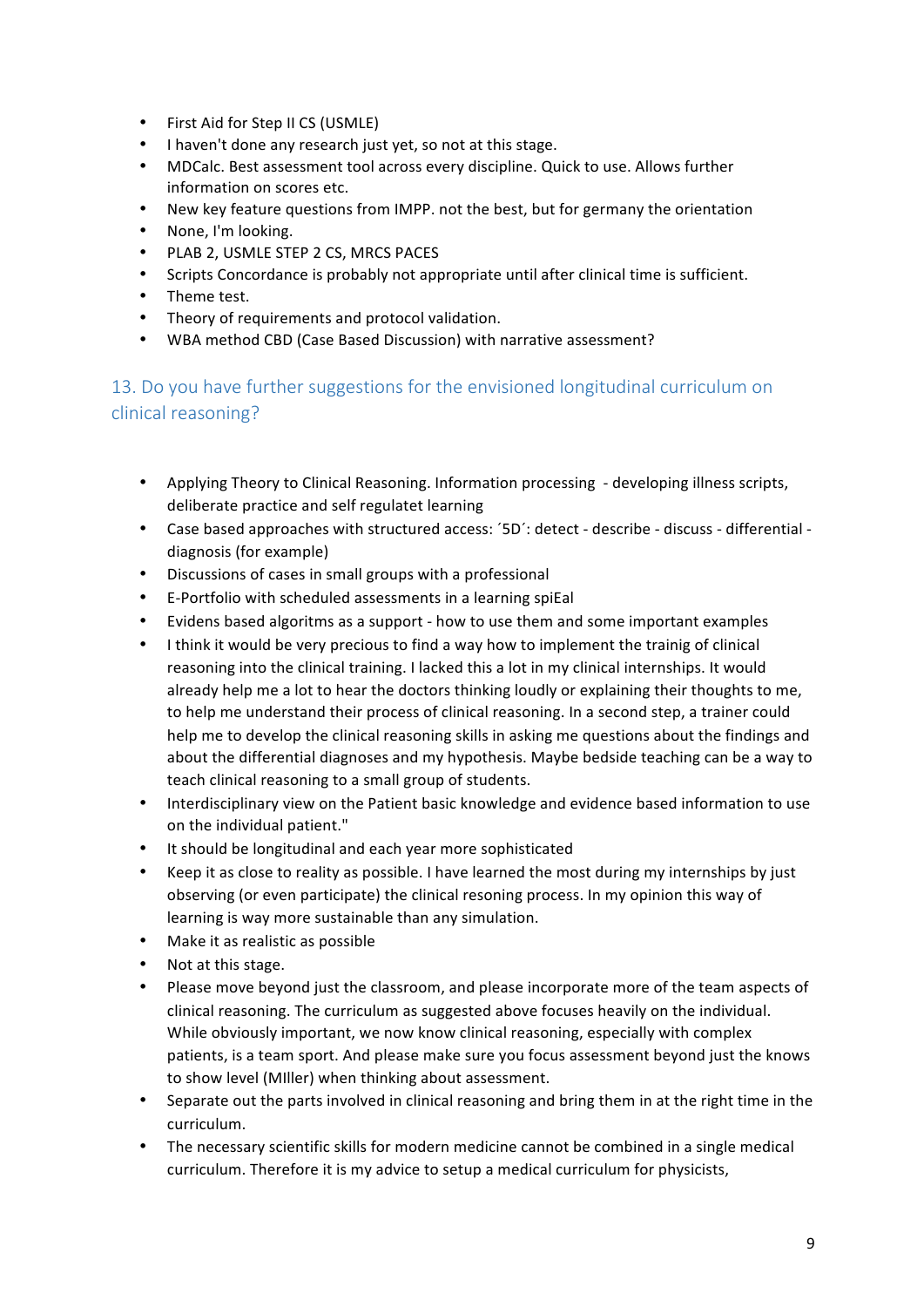mathematicians and electrical engineers (PhD) who can work together with medical specialists for the interpretation of clinical data related to diagnostics and treatment.

- The teaching and assessment formats are already out there, we don't need anything new in particular. We don't need new formats, but need to include the right questions in our teaching and assessment.
- Way less writing/MC-tests and more clinical tests should be done. why should we learn stuff that even specialists tell us... "so far in my 30 years of practice i've never seen it". get a better weighting of the learning-goals... whats important should be declarated as such and also well tested. all the super fancy 1 in a million diseases can be told but shouldn't be widely tested. and there is a bias by teaching: you get well rewarded and even admired if you know rare things in stead of knowing whats important. then students maybe wouldn't end up beginning a differential diagnosis with 10 zebras before talking about the horses.

## Part Bx. Present clinical reasoning curriculum

## 7.x. In your curriculum (i.e. overall programme, not a particular course or clerkship you might be overseeing), which of the following aspects are taught and assessed

#### a) content taught

| <b>CR Content Taught</b>                                      | 4     | 3   | $\mathbf{2}$ | 1     | <b>IDK</b> | <b>Score</b> |
|---------------------------------------------------------------|-------|-----|--------------|-------|------------|--------------|
| Gathering, interpreting, and synthesizing patient             |       |     |              |       |            |              |
| information                                                   | 58%   | 29% | 10%          | $0\%$ | 3%         | 3.39         |
| Generating differential diagnoses including defining and      |       |     |              |       |            |              |
| discriminating features                                       | 42%   | 45% | 13%          | 0%    | 0%         | 3.29         |
| Developing a treatment/management plan                        | 52%   | 32% | 13%          | $0\%$ | 3%         | 3.29         |
| Developing a diagnostic plan                                  | 48%   | 32% | 13%          | 3%    | 3%         | 3.19         |
| Developing a problem formulation/hypothesis                   | 32%   | 42% | 23%          | 3%    | 0%         | 3.03         |
| Aspects of patient participation in clinical reasoning (e.g.  |       |     |              |       |            |              |
| shared decision making)                                       | 32%   | 35% | 23%          | 6%    | 3%         | 2.87         |
| Interprofessional aspects of clinical reasoning               | 13%   | 45% | <b>23%</b>   | 13%   | 6%         | 2.45         |
| Collaborative aspects of clinical reasoning                   | 13%   | 42% | 26%          | 13%   | 6%         | 2.42         |
| Errors in the clinical reasoning process and strategies to    |       |     |              |       |            |              |
| avoid them                                                    | 23%   | 32% | 10%          | 26%   | 10%        | 2.32         |
| Strategies to learn clinical reasoning (e.g. heuristics, rule |       |     |              |       |            |              |
| out worst case scenario,                                      | 23%   | 23% | 26%          | 19%   | 10%        | 2.29         |
| Self-reflection on clinical reasoning performance and         |       |     |              |       |            |              |
| strategies for future improvement                             | 23%   | 26% | 13%          | 23%   | 16%        | 2.16         |
| Theories of clinical reasoning (e.g. knowledge                |       |     |              |       |            |              |
| encapsulation, illness scripts, narrative reasoning           | $3\%$ | 35% | 29%          | 26%   | 6%         | 2.03         |
| $n - 21$                                                      |       |     |              |       |            |              |

n=31

{4=To a great extent; 3=To some extent; 2=A little; 1=Not at all; IDN=I don't know}

#### b) content assessed

|                                                               |      |      |              |       |     | Scor |
|---------------------------------------------------------------|------|------|--------------|-------|-----|------|
| <b>CR Content Assessed</b>                                    | 4    | 3    | $\mathbf{2}$ | 1     | IDK | e    |
| Generating differential diagnoses including defining and      | 35   | 48   | 13           |       |     |      |
| discriminating features                                       | %    | $\%$ | $\%$         | $0\%$ | 3%  | 3.13 |
|                                                               | 42   | 35   | 16           |       |     |      |
| Developing a treatment/management plan                        | $\%$ | $\%$ | $\%$         | 3%    | 3%  | 3.10 |
|                                                               | 29   | 55   | 13           |       |     |      |
| Gathering, interpreting, and synthesizing patient information | $\%$ | $\%$ | $\%$         | $0\%$ | 3%  | 3.06 |
| Developing a diagnostic plan                                  | 26   | 52   | 13           | 3%    | 6%  | 2.87 |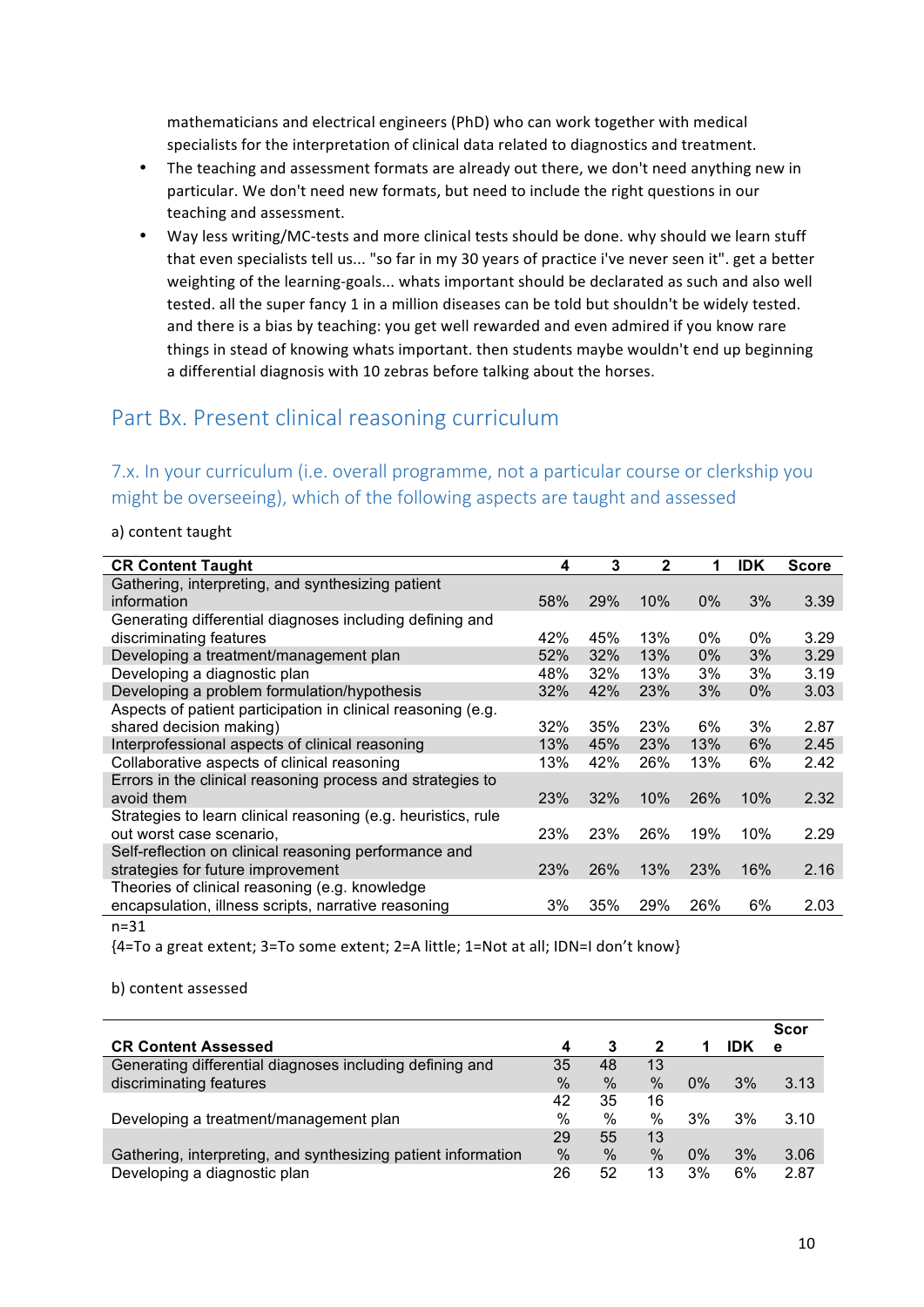|                                                               | $\%$          | %    | $\%$ |      |       |      |
|---------------------------------------------------------------|---------------|------|------|------|-------|------|
|                                                               | 19            | 42   | 32   |      |       |      |
| Developing a problem formulation/hypothesis                   | %             | $\%$ | $\%$ | 6%   | $0\%$ | 2.74 |
| Aspects of patient participation in clinical reasoning (e.g.  | 19            | 16   | 29   | 29   |       |      |
| shared decision making)                                       | $\%$          | $\%$ | $\%$ | $\%$ | 6%    | 2.13 |
|                                                               |               | 45   | 29   | 16   | 10    |      |
| Collaborative aspects of clinical reasoning                   | $0\%$         | %    | $\%$ | $\%$ | $\%$  | 2.10 |
|                                                               |               | 39   | 29   | 23   |       |      |
| Interprofessional aspects of clinical reasoning               | 3%            | %    | $\%$ | $\%$ | 6%    | 2.10 |
| Errors in the clinical reasoning process and strategies to    | 13            | 19   | 32   | 26   | 10    |      |
| avoid them                                                    | $\frac{0}{0}$ | $\%$ | $\%$ | %    | $\%$  | 2.00 |
| Self-reflection on clinical reasoning performance and         | 16            | 16   | 29   | 23   | 16    |      |
| strategies for future improvement                             | $\frac{0}{0}$ | $\%$ | $\%$ | $\%$ | %     | 1.94 |
| Strategies to learn clinical reasoning (e.g. heuristics, rule |               | 23   | 42   | 26   | 10    |      |
| out worst case scenario,                                      | $0\%$         | $\%$ | $\%$ | $\%$ | $\%$  | 1.77 |
| Theories of clinical reasoning (e.g. knowledge                |               | 13   | 35   | 35   | 10    |      |
| encapsulation, illness scripts, narrative reasoning           | 6%            | $\%$ | $\%$ | $\%$ | %     | 1.71 |

n=31

{4=To a great extent; 3=To some extent; 2=A little; 1=Not at all; IDN=I don't know}

|                 |                                                                                                       |        | Rank            |
|-----------------|-------------------------------------------------------------------------------------------------------|--------|-----------------|
| ID              | <b>Present CR curriculum</b>                                                                          | Taught | <b>Assessed</b> |
| <b>R01</b>      | Gathering, interpreting, and synthesizing patient information                                         |        | 3               |
| R <sub>02</sub> | Generating differential diagnoses including defining and<br>discriminating features                   | 2      |                 |
| <b>R04</b>      | Developing a treatment/management plan                                                                | 3      | 2               |
| R03             | Developing a diagnostic plan                                                                          | 4      | 4               |
| R <sub>05</sub> | Developing a problem formulation/hypothesis                                                           | 5      | 5               |
| R <sub>12</sub> | Aspects of patient participation in clinical reasoning (e.g.<br>shared decision making)               | 6      | 6               |
| R <sub>11</sub> | Interprofessional aspects of clinical reasoning                                                       | 7      | 8               |
| R10             | Collaborative aspects of clinical reasoning                                                           | 8      |                 |
| <b>R06</b>      | Errors in the clinical reasoning process and strategies to avoid<br>them                              | 9      | 9               |
| R <sub>09</sub> | Strategies to learn clinical reasoning (e.g. heuristics, rule out<br>worst case scenario,             | 10     | 11              |
| <b>R07</b>      | Self-reflection on clinical reasoning performance and strategies<br>for future improvement            | 11     | 10 <sup>°</sup> |
| R <sub>08</sub> | Theories of clinical reasoning (e.g. knowledge encapsulation,<br>illness scripts, narrative reasoning | 12     | 12              |

#### n=31

{4=To a great extent; 3=To some extent; 2=A little; 1=Not at all; IDN=I don't know}

Others:

• Optimizing diagnostic strategies with integration of input from patient (history) and output (dicussing diagnostic results, 'translation')

8.x How is clinical reasoning TAUGHT in your curriculum (i.e. overall programme, not a particular course or clerkship you might be overseeing) in sessions with a main focus on clinical reasoning?

| <b>CR Teaching Format</b> |     |     |     |    | IDK   | <b>Score</b> |
|---------------------------|-----|-----|-----|----|-------|--------------|
| Case-based Learning       | 35% | 42% | 23% | 0% | $0\%$ |              |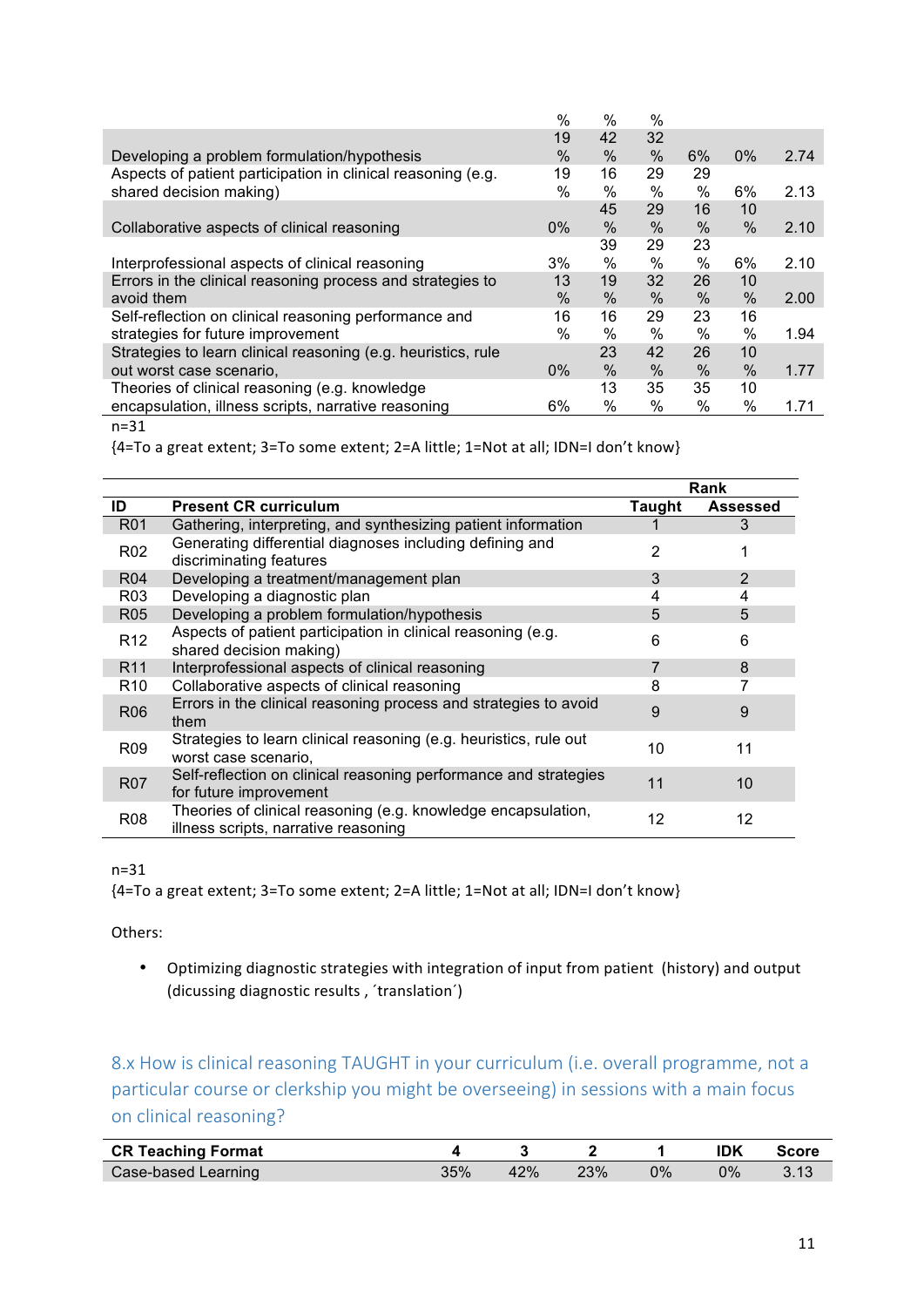| Lectures                                    | 19% | 29% | 39% | 10% | 3%  | 2.52 |
|---------------------------------------------|-----|-----|-----|-----|-----|------|
| Team-based Learning                         | 13% | 52% | 19% | 6%  | 10% | 2.52 |
| Human simulated patients                    | 19% | 35% | 16% | 23% | 6%  | 2.39 |
| Problem Based Learning (PBL)                | 23% | 35% | 6%  | 26% | 10% | 2.35 |
| Virtual Patients (interactive online cases) | 3%  | 45% | 16% | 23% | 13% | 2.03 |
| High fidelity simulation (mannequins)       | 6%  | 35% | 23% | 26% | 10% | 2.03 |
| $\sim$ $\sim$                               |     |     |     |     |     |      |

n=31

{4=To a great extent; 3=To some extent; 2=A little; 1=Not at all; IDN=I don't know}

Others:

• Comment on High fidelity simulation: We do not use mannequins, but vi simulate hearing measurements with underlying simulated patient-data

#### 10.x From which study year on is clinical reasoning taught at your institution?

| Is CR taught | <b>Total</b> | %   |
|--------------|--------------|-----|
| Year 1       | 20           | 65% |
| Year 2       | 4            | 13% |
| Year 3       | 4            | 13% |
| Year 4       | 2            | 6%  |
| Year 5       | 1            | 3%  |
| Total        | 31           |     |

#### 11.x How is clinical reasoning ASSESSED in your curriculum?

| <b>CR Assessment Format</b>                                                                      |            | 3          | 2           |     | IDK | <b>Score</b> |
|--------------------------------------------------------------------------------------------------|------------|------------|-------------|-----|-----|--------------|
| Written test (e.g. multiple choice questions, key feature<br>approach, script concordance tests) | 46%        |            | 29% 11% 11% |     | 4%  | 3.04         |
| Clinical examinations (e.g. OSCE or other practical<br>examinations)                             | <b>29%</b> |            | 50% 11% 4%  |     | 7%  | 2.89         |
| Oral examination                                                                                 | <b>29%</b> | <b>29%</b> | $11\%$ 29%  |     | 4%  | 2.50         |
| Workplace-based assessments (e.g. MiniCEX,<br>summative approach)                                | 21%        |            | 29% 21% 25% |     | 4%  | 2.39         |
| Assessment using virtual patients                                                                | 14%        | 14%        | <b>25%</b>  | 36% | 11% | 1.86         |

n=28

{4=To a great extent; 3=To some extent; 2=A little; 1=Not at all; IDN=I don't know}

Others:

- Note-writing exercises within clinical skills exams
- Oral and written group presentations of PBL cases.

#### 16. Do you have a train-the-trainer course on clinical reasoning at your institution

| <b>Train-the-trainer</b> |       |     |
|--------------------------|-------|-----|
| course present           | Total | %   |
| Yes                      | 3     | 12% |
| N٥                       | 17    | 68% |
| Don't know               | 5     | 20% |
| Total                    | 25    |     |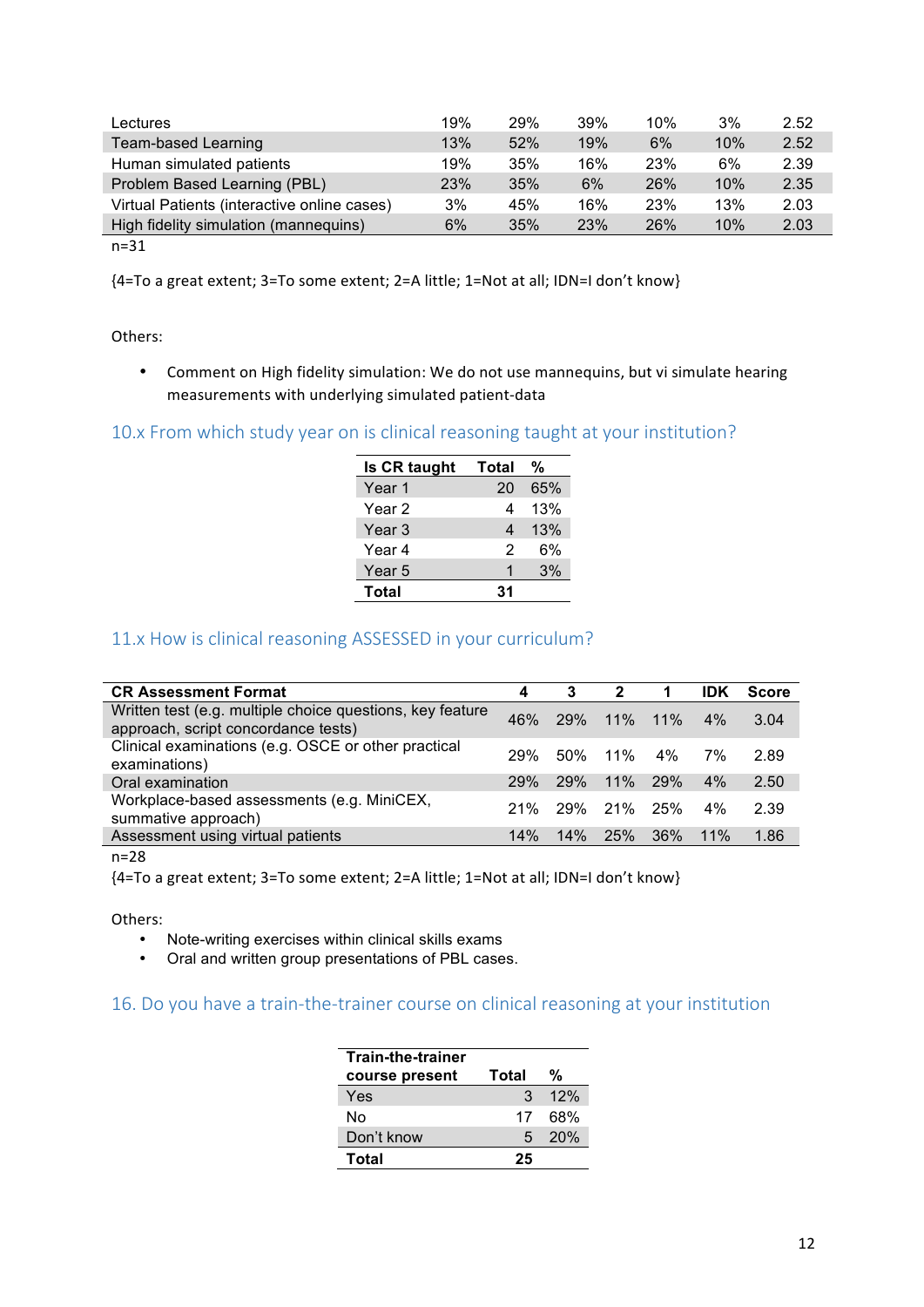### 16.x If yes, please describe?

- All faculty who sign up for small group facilitation are given a 3-hour workshop on the structure of the course and introduced to the tools used
- Trainers are trained in working with virtual cases, running the interactive sessions and evaluating the sudent's contribution.

# Part C. Barriers/solutions for teaching and assessment of clinical reasoning

14. What, in your opinion, are the main barriers/challenges for introducing such a longitudinal curriculum on clinical reasoning at your institution?

| Barriers for introducing longitudinal CR curriculum                       | Total | $\%$ |
|---------------------------------------------------------------------------|-------|------|
| Lack of qualified faculty to teach clinical reasoning                     | 50    | 57%  |
| Lack of curricular time                                                   | 50    | 57%  |
| Lack of guidelines for clinical reasoning curriculum development          | 46    | 53%  |
| Lack of financial resources                                               | 43    | 49%  |
| Lack of awareness of the need for explicit clinical reasoning<br>teaching | 43    | 49%  |
| Lack of top-down support                                                  | 30    | 34%  |
| Perception that clinical reasoning cannot be taught                       | 20    | 23%  |
| No particular challenges                                                  | 11    | 13%  |
| Curriculum invented elsewhere                                             | 6     | 7%   |
| Don't know                                                                | 3     | 3%   |

n=87

#### Other:

- Different perspectives on clinical reasoning and no real discussion about it
- Disincentives for teaching vs. clinical care
- In the education for nurse anesthetsist we are already teaching clinical reasoning. However, we dont explictly use the CR term when doing lectures, high fidelity simulations. But this is going to change. Havent encountered any barriars from the faculty involved in this education to RNA. We know the importance of this skill so we teach this to our students.
- Lack of time to teach it- people have a lot of other obligatory tasks to do
- Scientific education in mathematics
- Separate curriculum for electrical engineers

15. How could these challenges be overcome at your institution? Please explain.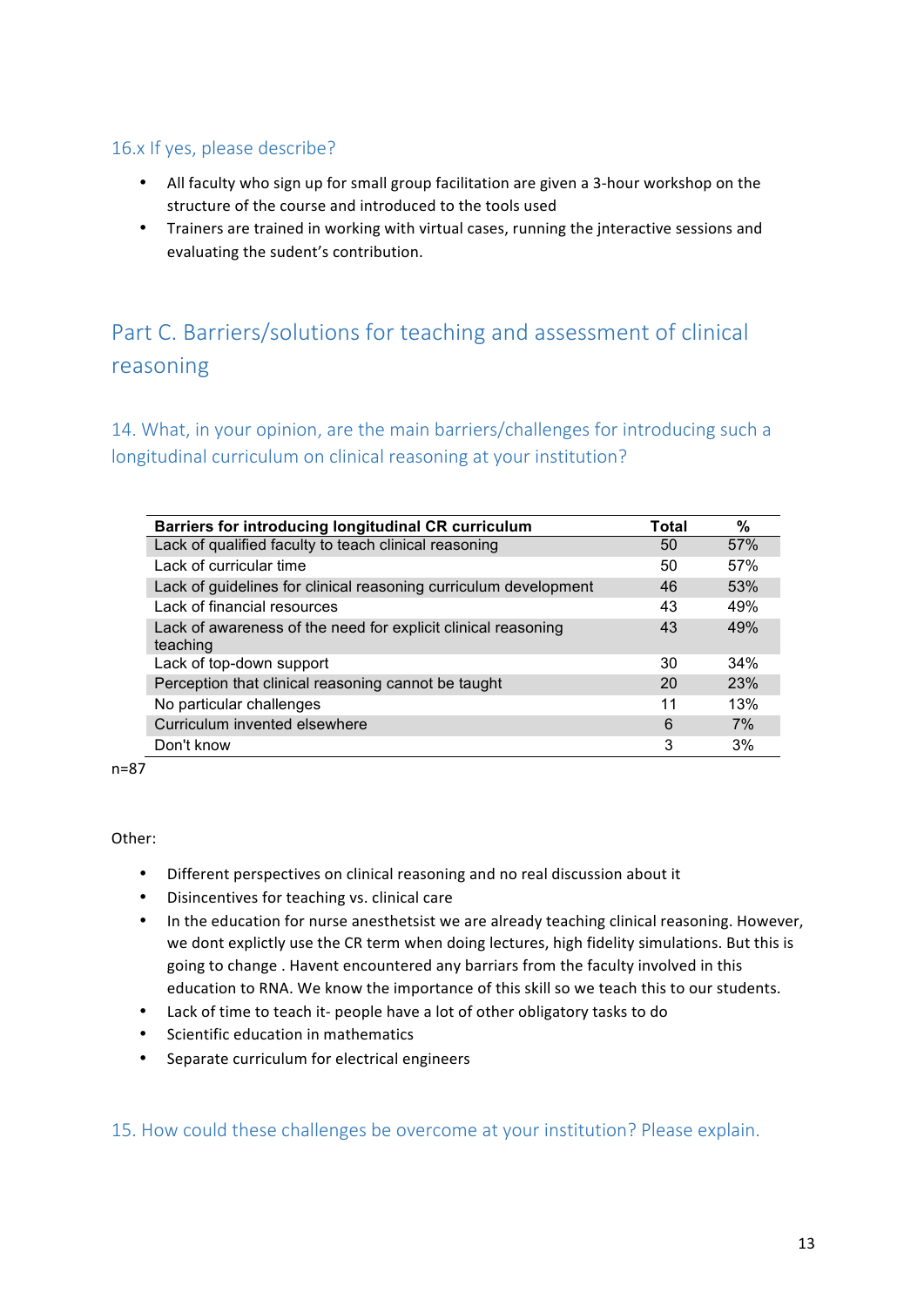- Better budget for faculty and resources.
- By focusing on targeted hiring of more specialised tutors and facilitators (often hard to find).
- By providing good faculty development materials
- By top-down promotion
- Change of professors/nestors mentality....
- Developing/improving existing guidelines and planning for activities according to these.
- Development if reliable financial incentives for clinical departments to free up faculty time for teaching.
- Educating teachers, introducing the idea to heads, promoting reasoning to students, ...
- Electrical engineers and physicists with a PhD are educated in medicine and a selected specialism for several years. They master mathematical skills and learn to use these for physiological modeling and simulation. These scientists are the right counterpart for the clinical laboratory in order to get the correct lab measurement interpretation related to the subject of diagnosis and treatment. Medical students have not the background, time and interest to pursue the necessary clinical reasoning that is demanded for modern medicine.
- Gaining support of key individuals. Slowly placing it in different courses
- Hope for a change in personnel at the top ranks.
- Information, Fortbildungen für Lehrkräfte (zum Teil als interdisziplinäres Programm), Erweiterung der Methodenkompetenz der Lehrkräfte bessere räumliche (kleinere und mehr) Lerngruppen und bessere technische Ausstattung *[Translated from the German: "Information, train-the-trainer courses (partly as an*

interprofessional curriculum), development of the methodological competence of teachers, *better spatial (smaller and more) learning groups and better technical equipment"]* 

- Integrated approach from the numerous healthcare programs (PT, OT, SLPA and AT), resources and commitments from administration, common assessment planning to teach and measure contextually specific CR
- Introduce PhD grade electrical engineers as part of the clinical team to form a multi disciplinary workforce.
- Link the importance to clinical outcomes always the north star.
- Make teaching more attractive, more recognition needed, make it a career choice, like "Teaching professors"
- Money will help, but our university is barely solvent
- Motivation .....
- Needs to be a collective understanding of what we all mean by clinical reasoning, and for local faculty to work together to do this.
- Relative small number of experienced colleagues. By tradition experienced physicians in Sweden do a lot of routine work instead of being available as a support to teach students, residents and others under training. A great share of the support is by telephone or between the learner and the consultant in front of a computer without the patient,... We need much more WBA like mini-CEX and CBD and much more bedside teaching. Also experienced probably has a lack of knowledge in clinical reasoning and training maybe should start here?
- Start small, make sure to demonstrate effects. For this, we Need protected time for teaching and assessing clinical reasoning skills. Currently, this is not the case.
- Teaching clinical reasoning must be part of faculty development program
- The recognition and awareness that CR is needed for the patients' well-being
- To increase perception and awareness of clinical reasoning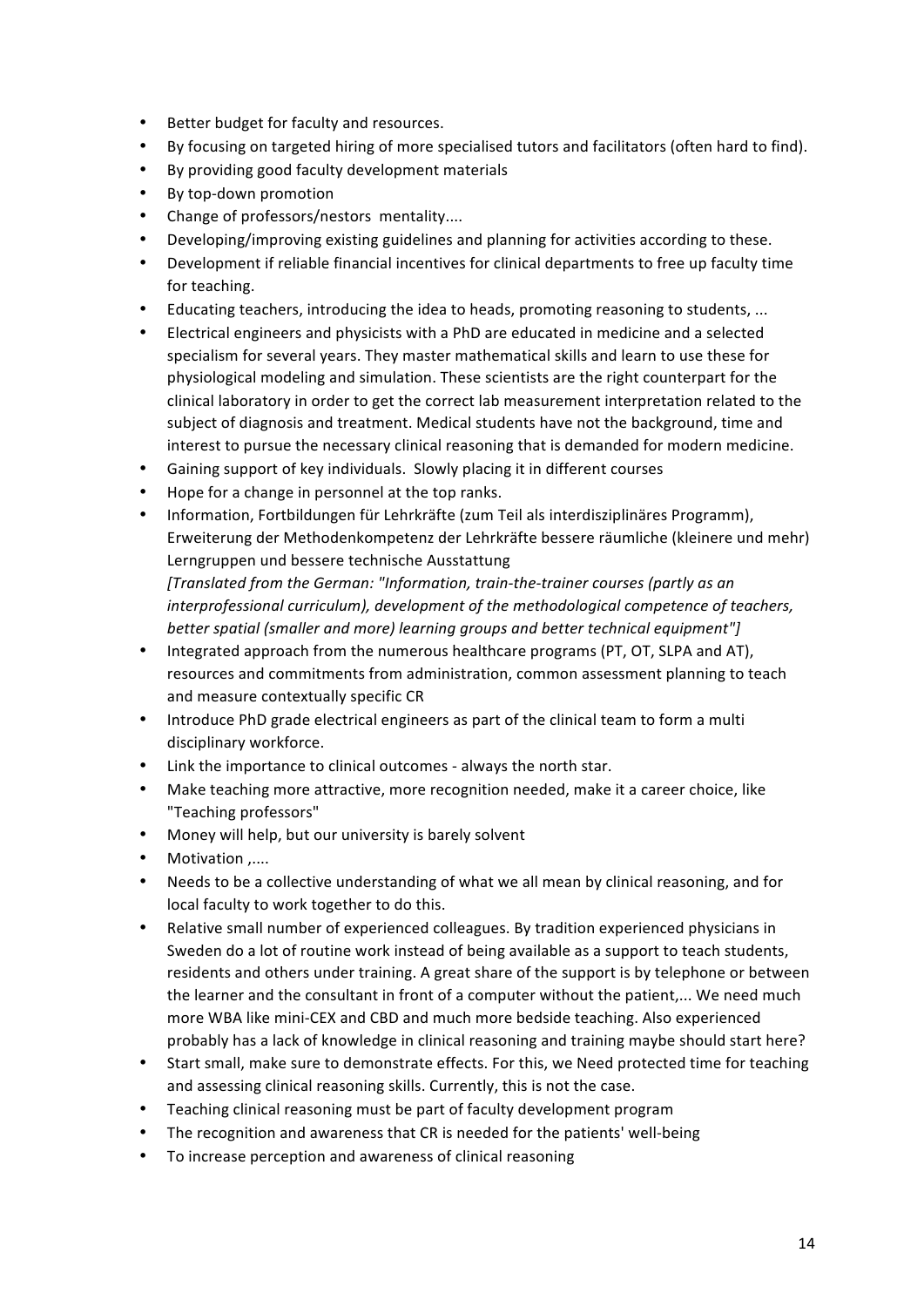- Using faculty development to start a discussion about what clinical reasoning is (and what not) and from there develop a curriculum
- We need someone to show our teachers how important it is not only to show how good are they in CR, but how to teach other younger colleagues and students to do it. they do not feel the need to help younger doctors to develop these skills or if they do, they completely don't know how to do this.
- While learning more about the process and how it is used in daily clinical situation.
- With funding and convincing pilots on a volunteer base.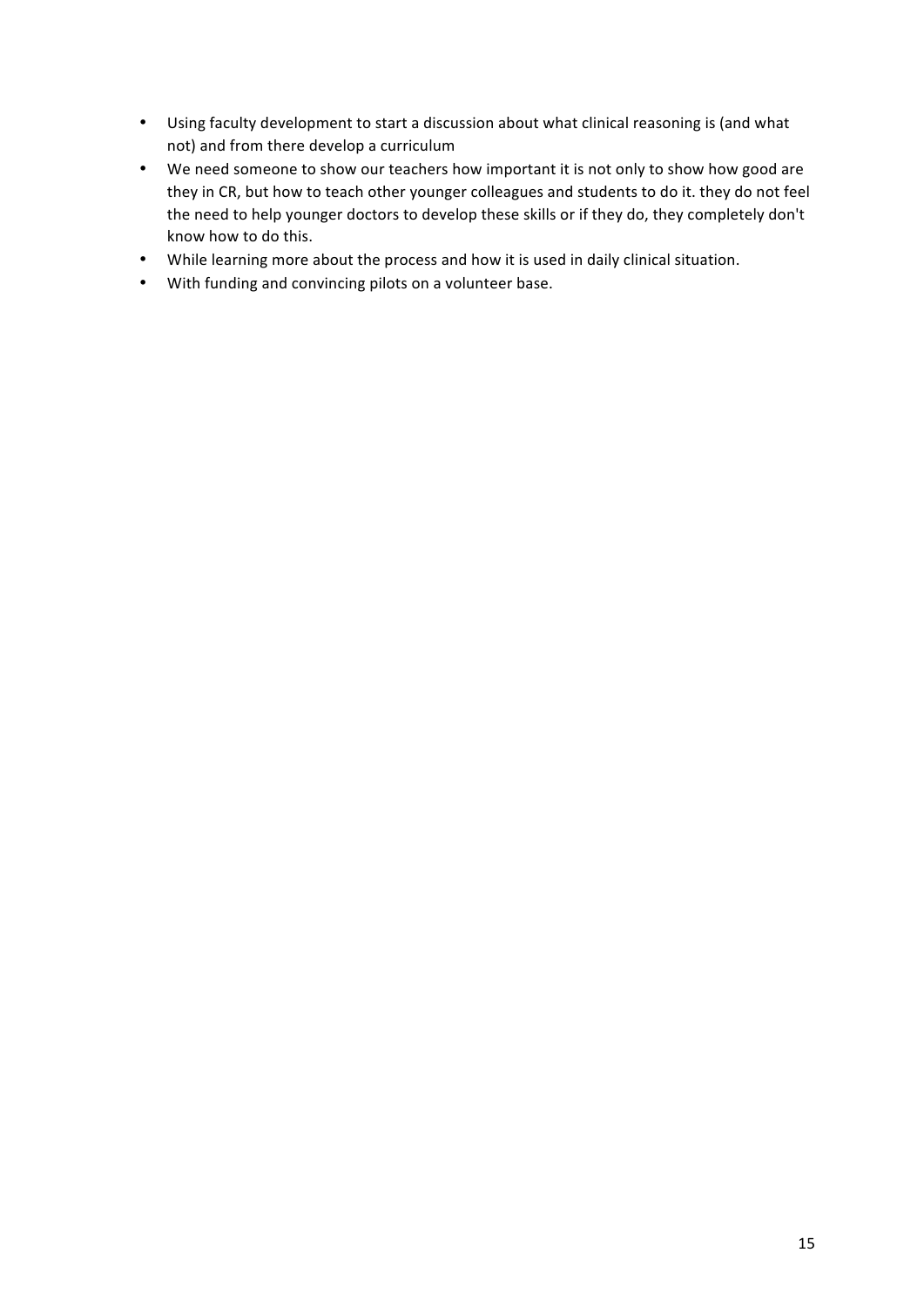## Part D. Train the trainer curriculum

## 17. Do you think the DID-ACT train-the-trainer course is necessary for healthcare educators at your institution?

|            | Total | %   |
|------------|-------|-----|
| Yes        | 66    | 80% |
| N٥         | 4     | .5% |
| Don't know | 12    | 15% |

n=82

## 18. What should the DID-ACT train-the-trainer course on clinical reasoning cover?

| <b>Train-the-trainer course</b>                                       | 7   | 6   | 5   | 4     | 3     | $\mathbf{2}$ | $\blacktriangleleft$ | <b>IDN</b> | <b>Score</b> |
|-----------------------------------------------------------------------|-----|-----|-----|-------|-------|--------------|----------------------|------------|--------------|
| Teaching methods on the wards<br>and/or clinic                        | 61% | 33% | 3%  | 1%    | 0%    | $0\%$        | $0\%$                | 1%         | 6.47         |
| Strategies on how to avoid common<br>errors and biases in clinical    |     |     |     |       |       |              |                      |            |              |
| reasoning process                                                     | 58% | 32% | 8%  | $0\%$ | $1\%$ | $0\%$        | $0\%$                | $0\%$      | 6.46         |
| Teaching methods for face-to-face<br>courses (e.g. seminars, problem- |     |     |     |       |       |              |                      |            |              |
| based learning courses, lectures)                                     | 56% | 35% | 8%  | 1%    | $0\%$ | $0\%$        | $0\%$                | $0\%$      | 6.44         |
| Clinical reasoning strategies                                         | 51% | 42% | 7%  | 0%    | 0%    | 0%           | 0%                   | $0\%$      | 6.44         |
| Common errors in the clinical                                         |     |     |     |       |       |              |                      |            |              |
| reasoning process                                                     | 49% | 47% | 4%  | $0\%$ | 0%    | $0\%$        | $0\%$                | $0\%$      | 6.44         |
| Assessment methods of clinical                                        |     |     |     |       |       |              |                      |            |              |
| reasoning                                                             | 46% | 43% | 4%  | 3%    | 3%    | $0\%$        | $0\%$                | $1\%$      | 6.19         |
| Technology-enhanced methods                                           |     |     |     |       |       |              |                      |            |              |
| (such as virtual patients, e-learning                                 | 39% | 42% | 13% | 4%    | 1%    | $0\%$        | $0\%$                | 1%         | 6.06         |
| Blended learning / Flipped (inverted)                                 |     |     |     |       |       |              |                      |            |              |
| classroom methodology                                                 | 35% | 35% | 22% | 6%    | 0%    | $0\%$        | 0%                   | 3%         | 5.85         |
| Theory on clinical reasoning                                          | 22% | 40% | 29% | 8%    | $0\%$ | $0\%$        | $0\%$                | $0\%$      | 5.76         |
| Literature on clinical reasoning                                      | 24% | 40% | 19% | 13%   | 1%    | 1%           | 1%                   | $0\%$      | 5.63         |

#### **Other**

• all methods/formats and content of the student curriculum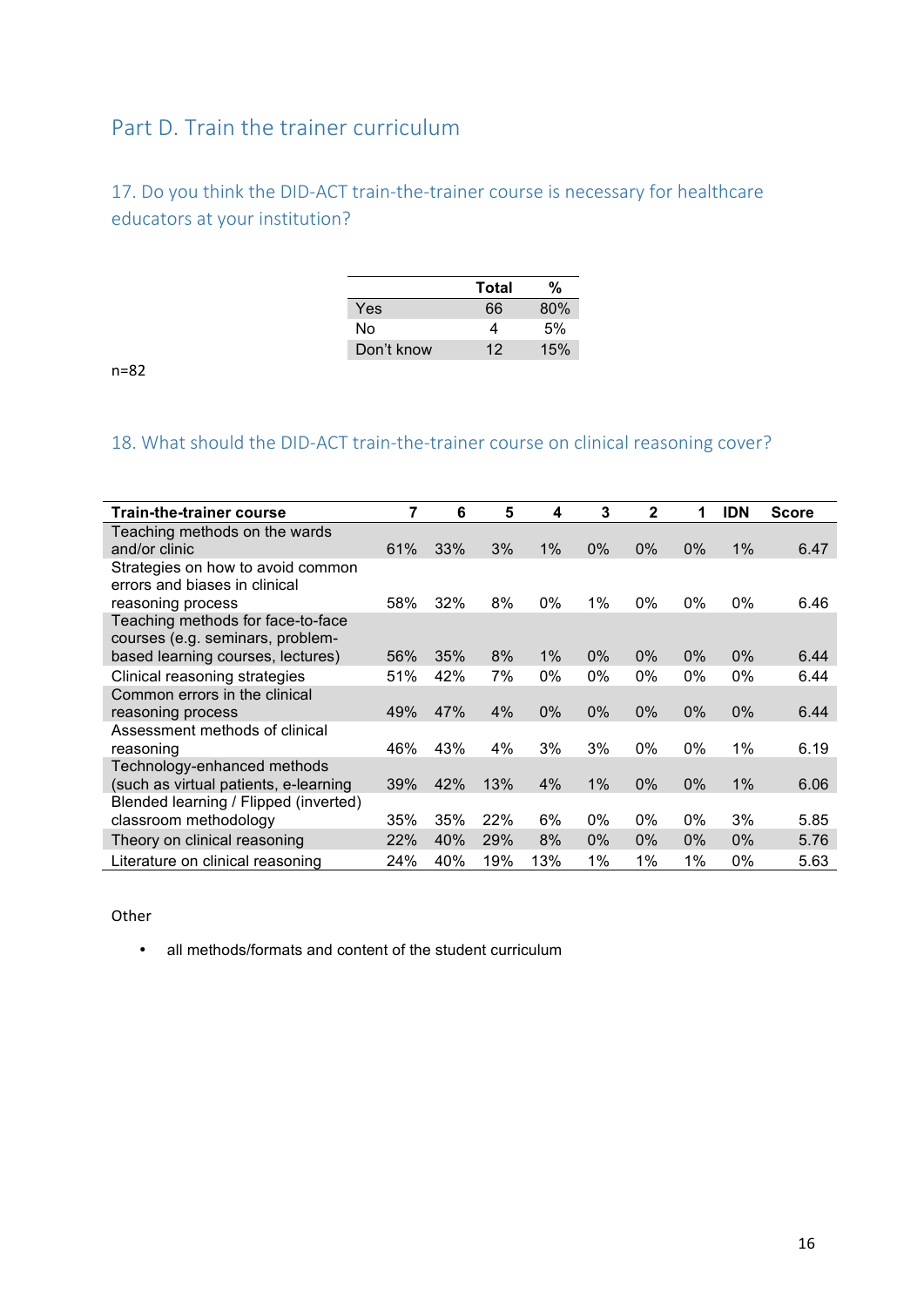### 19. In your opinion, what is the best format for the DID-ACT train the trainer course?

| <b>Best train-the-trainer format</b>    | Total | %          |
|-----------------------------------------|-------|------------|
| Blended learning/flipped classroom      |       |            |
| approach (combination of e-learning and | 46    | 59%        |
| face-to-face meetings)                  |       |            |
| Series of face-to-face meetings         | 23    | <b>29%</b> |
| E-learning course                       | 6     | 8%         |
| One time face-to-face meeting           | з     | 4%         |

n=78

## 20. Why do you suggest the format above for the train-the-trainer course? Please explain

Blended learning/flipped classroom approach (combination of e-learning and face-to-face meetings)

- Because I think it is a combination of theory and practical engagement neccessary. I also think that experiences should be exchanged in the face-to-face courses.
- because in order to learn how to teach, we should practice the methods on one another, then give feedback and see how others are doing it- similar to course for being the simulation instructor- you need to practice and see how others are doing, give feedback, participate in the process like you were a student.
- Because it concerns development of professional processing skills that needs to land within each and every professional as a person. The importance of reading, reflecting, discussing and combining the learning/teaching methods is then perceived as important. The flipped learning can enhance the use of time, increase the deeper learning potential and give everyone a chance to read when they find time to do so.
- Because of adult learner theory and the need to show assimilation of the information
- Der Wechsel von eigenständiger Auseinandersetzung und Austausch und Diskussion im Wechsel kommt verschiedenen Lerntypen entgegen und so könnten später auch die Lernprogramme für die Studierenden konzipiert werden (gut, wenn die Trainer das in der eigenen Erfahrung ähnlich als Lernerfahrung erlebt haben). E-Learning ist für die zeitlich flexible Gestaltung der Teilnehmer wichtig. [Translated from the German: "The alternation of self-study, [knowledge] exchange and discussion facilitates different learnings styles and so could later the student curricula be designed (good, if the trainers experienced this similarly in *their time as learners).* E-learning is important for flexible time management of the *participants."]*
- Efficacy in time and learning.
- e-learning as introduction to modules, f2f-meetings to deepen the knowledge, to improve, to discuss questions and to further improve/develop the topics together
- face-to-face meetings can be via video connection
- I think it is a good combination as I think you can learn a lot in the discussion with others. If you have prepared before the meeting, for example through e-learning moment, the discussions can be more in-depth.
- I think it's a good mix to prepare by myself, then learn more and finally discuss with other course members. This type of eduction stimulates to own reflection as well as a way to learn more.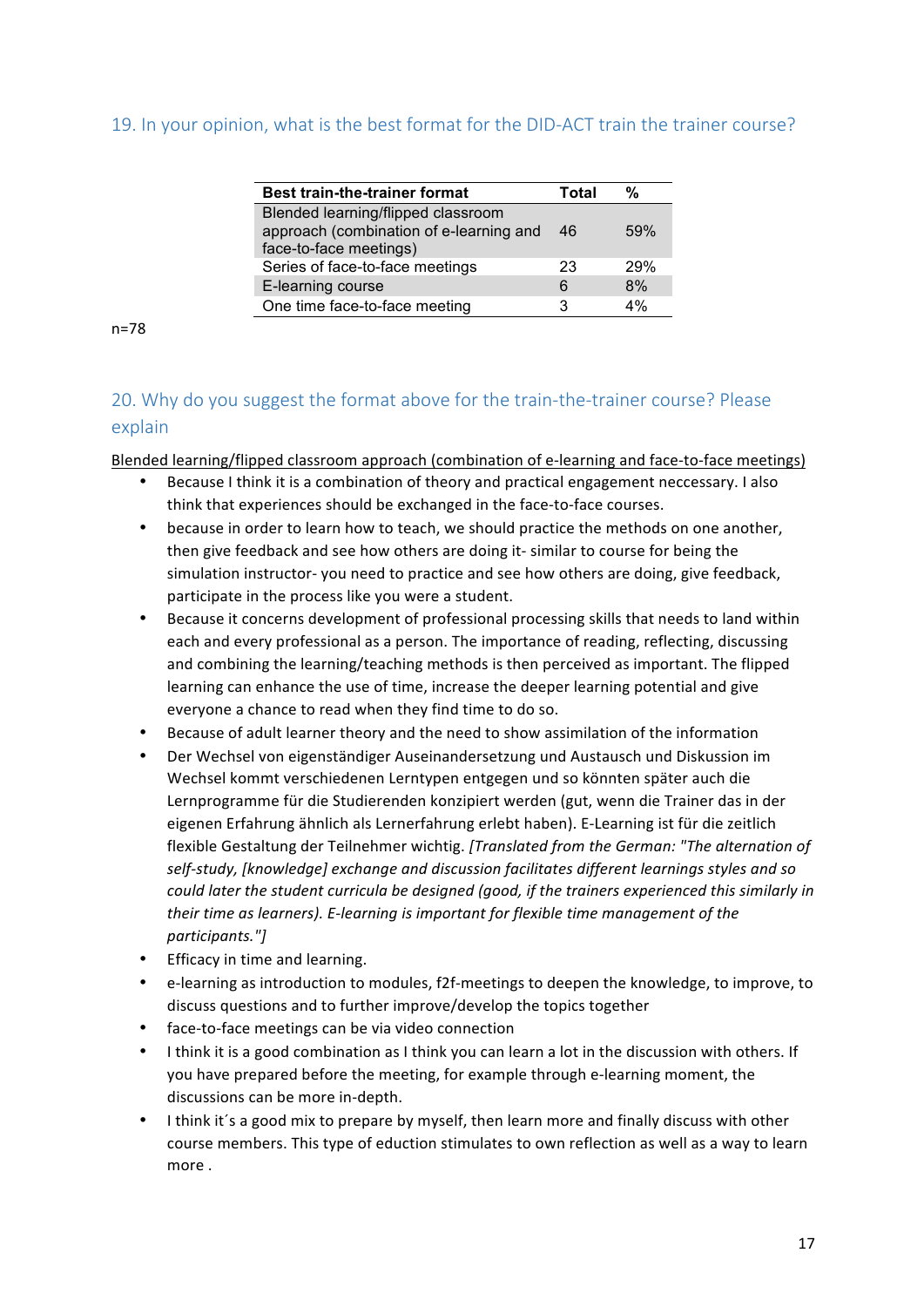- I think there is a need to be present with one another to help build comradarie. But, with this likely being an international collaborative, chances to do this would be limited so I would see this being predominantly distance and blended.
- I think we should pratic what we preach re: active learning and prework.
- If done with peers so there is peer-peer discourse, then the learning increases as it does with students. Skip lectures, stick to application of the principles and the theory. Emphasis on theory has minimal benefit.
- It allows the person who is learning to have time to go througj the material, gives them an interaction to practice and ask questions and possibly create content as they go through the training.
- it takes some time to understand the topic, so some basic matrials should be accesible online, and then further discussed with faculty
- Practical aspect: more flexibility for both trainer and trainee Learning aspect: the more modalities involved in a learning process the better!
- Serial educations should be used, as people forget one time meetings. Also they have time to reflect on the material at home. Possibility of e-learning also allows them to schedule their own time.
- Some face-to-face meetings can really help to deepen understanding through dialogue, creation of shared understanding and mental models, and team-based learning.
- students have to come with knowledge in the course, with inverted classrooms you can try to have the same preknowledge and it helps in teaching responsibility for their own studies. In the course you can concentrate on the clinical decision part.
- Theoretical background can be taught/learned online, everyone at his/her own pace. Selfreflection can be included. Teaching of methods need experiencing and practicing with others, therefore face-to-face Meetings in groups are needed (this also includes learning from other participants, not just from the facilitator).
- There should be some face-to-face. But most of theoretical study can be done solo, guided online...
- using the same format for teaching the educators as the students. In addition there always should be a transfer project after the course with a follow-up, this is standard in our faculty development courses.

#### Series of face-to-face meetings

- Better to meet people and to interact
- face to face meetings are open interactive effective way to share the knowledge
- Informations, in particular misinterpretation, can be cleared immediately without a delay
- It need to be interactive and it feels like it should be done in scenarios or in case studies.

#### E-learning course

- As we are a first European digital medical faculty, e-learning is at the very heart of our institution. Therefore, a well-structured e-learning course that can be implemented during the theoretical learning phase is a necessity for us.
- Time differences for various countries and the learners can do it on their own time.

#### One time face-to-face meeting

• one face to face than e-learning course there you can repeat the scills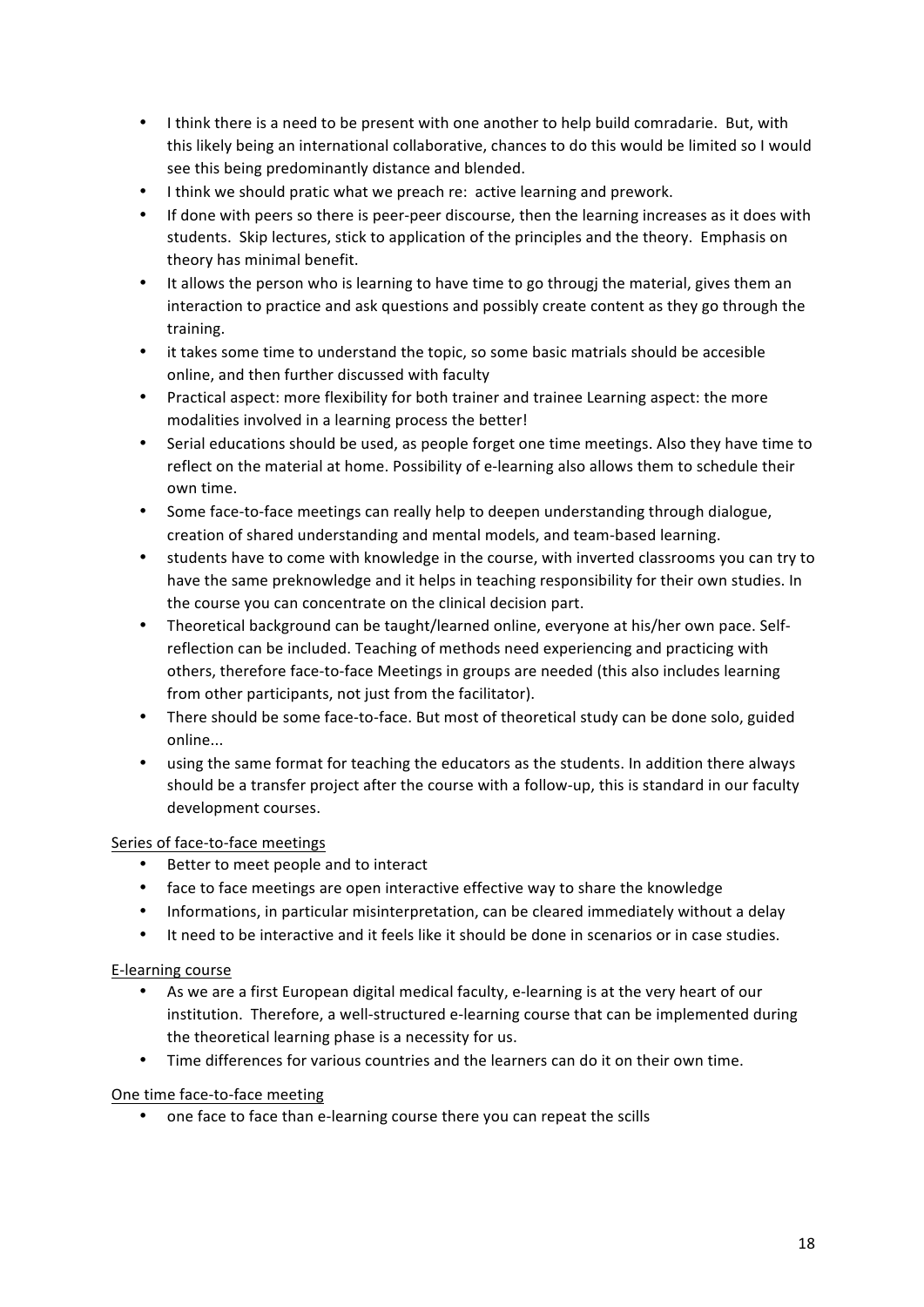## 21. Do you have further suggestions for the DID-ACT train-the-trainer course?

- Combination of theory in clinical judgement and virtual cases (mostly e-learning?) + methods of bedside training and assessment, pedagogical approach (coaching and feedback) and assessment. Part of the course for supervisors that is under further development?
- Like mentioned above> i would like to have mixed course- first, theory of CR done by elearning, second part- interaction with people, role playing, assessing, taking part in different methods as a student and as a tutor
- Mandatory and/or cme credits for participants
- No.
- No. JUST TOTALLY interested in it!
- Not at this stage.
- Not at this time
- See above.
- Should be mandatory for clinical teachers
- Small groups
- Would love to be a part! [e-mail] Would share all of our resources.

## Part E. Barriers / Solutions for train the trainer

## 22. What critical aspects/barriers/challenges do you see in implementing the DID-ACT train-the-trainer course at your institution?

|                                                                  | Total | %          |
|------------------------------------------------------------------|-------|------------|
| Lack of time of participants                                     | 58    | <b>71%</b> |
| Lack of time of trainers                                         | 52    | 63%        |
| Lack of qualified trainers to teach the train-the-trainer course | 46    | 56%        |
| Lack of financial resources                                      | 43    | 52%        |
| Lack of awareness of the need for a train-the-trainer course     | 36    | 44%        |
| Lack of guidelines for teaching and assessing clinical reasoning | 32    | 39%        |
| Lack of top-down support                                         | 31    | 38%        |
| Perception that clinical reasoning cannot be taught              | 10    | 12%        |
| No particular challenges                                         | 9     | 11%        |
| Course invented elsewhere                                        | 0     | $0\%$      |

#### n=82

#### 23. How could these challenges be overcome at your institution?

- sensitisation of responsibles for the topic to reach a change of mindset (if and where needed); 2. resources (money) for qualification of train-the-trainers, for trainers
- As above.
- By hiring more tutors with a focus on clinical reasoning classes and convincing the board members and stakeholders that it is important to invest in them.
- By top-down promotion
- Changes in how we work, see next reply. E-learning module in combination with the supervisor course program.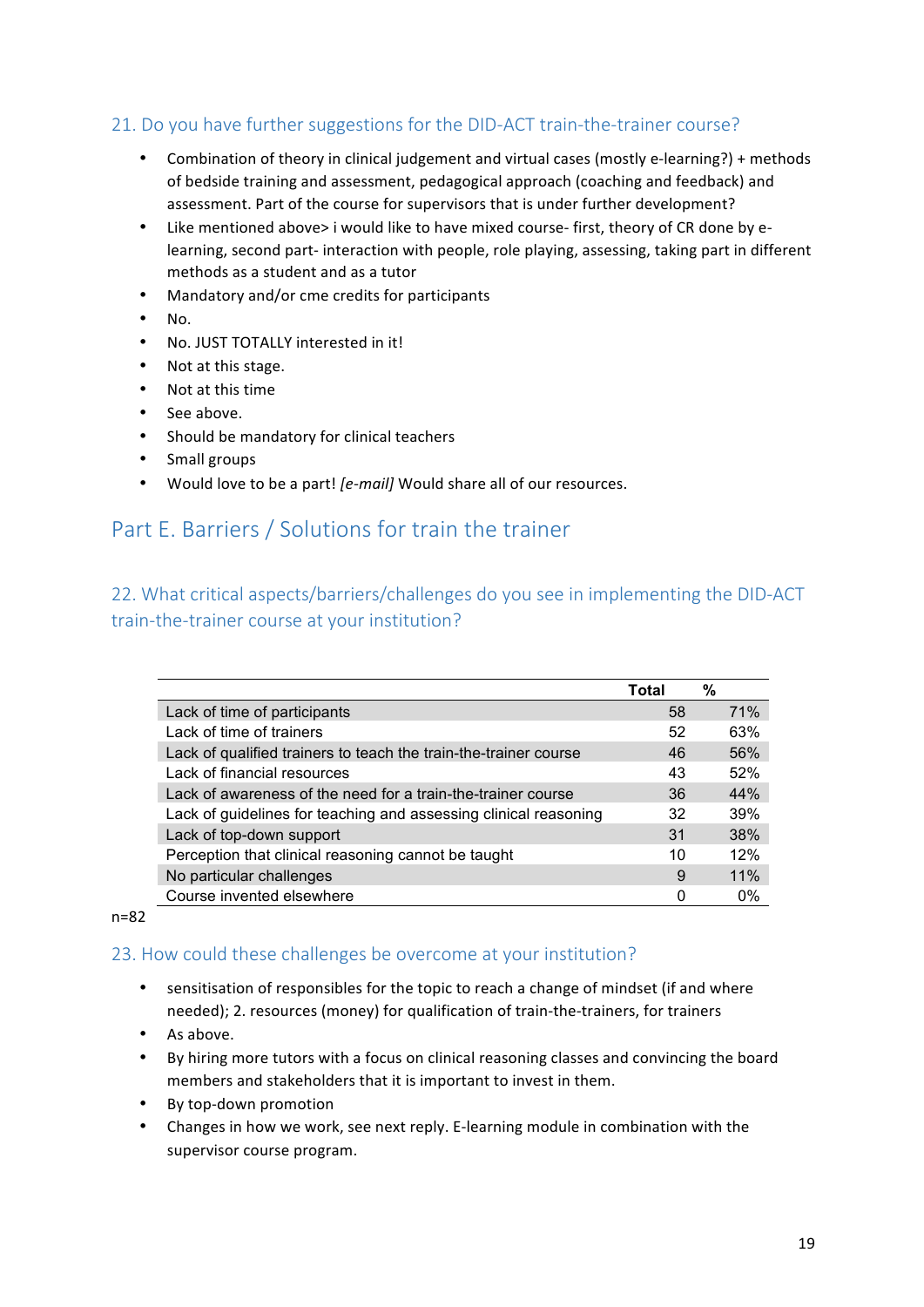- Have designated trainers from our institution that offer courses through the year. So multiple attendings can be possible.
- If they are prioritized from higher management.
- It is probably a matter of priority
- Lead up and buy in accomplished by the local faculty and leadership. Clear understanding of the required resources up front.
- Low cost
- Make it easily accessible (online, sched. independent), and affordable
- Money and leadership push
- No idea..
- Not sure
- Our institution develops medical knowledge that could only be appreciated by clinicians if they just had enough interest, courage and feeling for the patients they treat to work together with mathematicians, physicists and PhD grade electronic engineers.
- Participation should be mandatory. After the first participants (stakeholders and respected clinical teachers) have completed the class, news of ist usefulness will spread quickly and more teachers will want to participate.
- The awareness of the faculty that it is necessary!
- The leading authorities must be convinced about the importance of this task
- The need to implement the master plan and the associated necessity of the course would have to be recognised by all hospital directors, so that they would be obliged to release their staff for this course - independent of requirements for habilitation.
- There is a lot of challenges here. The most important is time- no one has spare time, people are overworked. We could promise them a day off after the course if they participate and pass the certificate. We also need someone from other university who is experience in methods of teaching CR in ordere to teach us how to do it. We should also put a great importance into the fact, that we need to help each other, take care of younger colleagues and support them
- There is always tension between research and education. Time constraint is always present and to this I don't have a solution. This course need to be inspiring since it needs to compete with so many other tasks a teacher have to do.
- To increase perception and awareness for courses
- Using Bland's article on how to change a curriculum
- When the student curriculum will be introduced there will be some pressure on the faculty to attend such a train-the-trainer course (otherwise they are not allowed to teach). Additionally, we will approach people directly and ask them to participate.

## 24. What incentive other than a certificate might be helpful for motivating participation in this course?

- A potential motivation could be that they can not only improve their teaching, but it might also help them to reflect on their clinical work and better train junior doctors. The course attendance certificate can be accredited as part of a national certificate (required for habilitation purposes etc).
- A useful and practical design that is perceived as easy to apply with students learning.
- As a part of improvements in teaching clinical reasoning it is necessary to improve the quality and especially the volume of bedside teaching and assessment. We therefore need combine the course with changes in the way we work, the experienced should work closer to the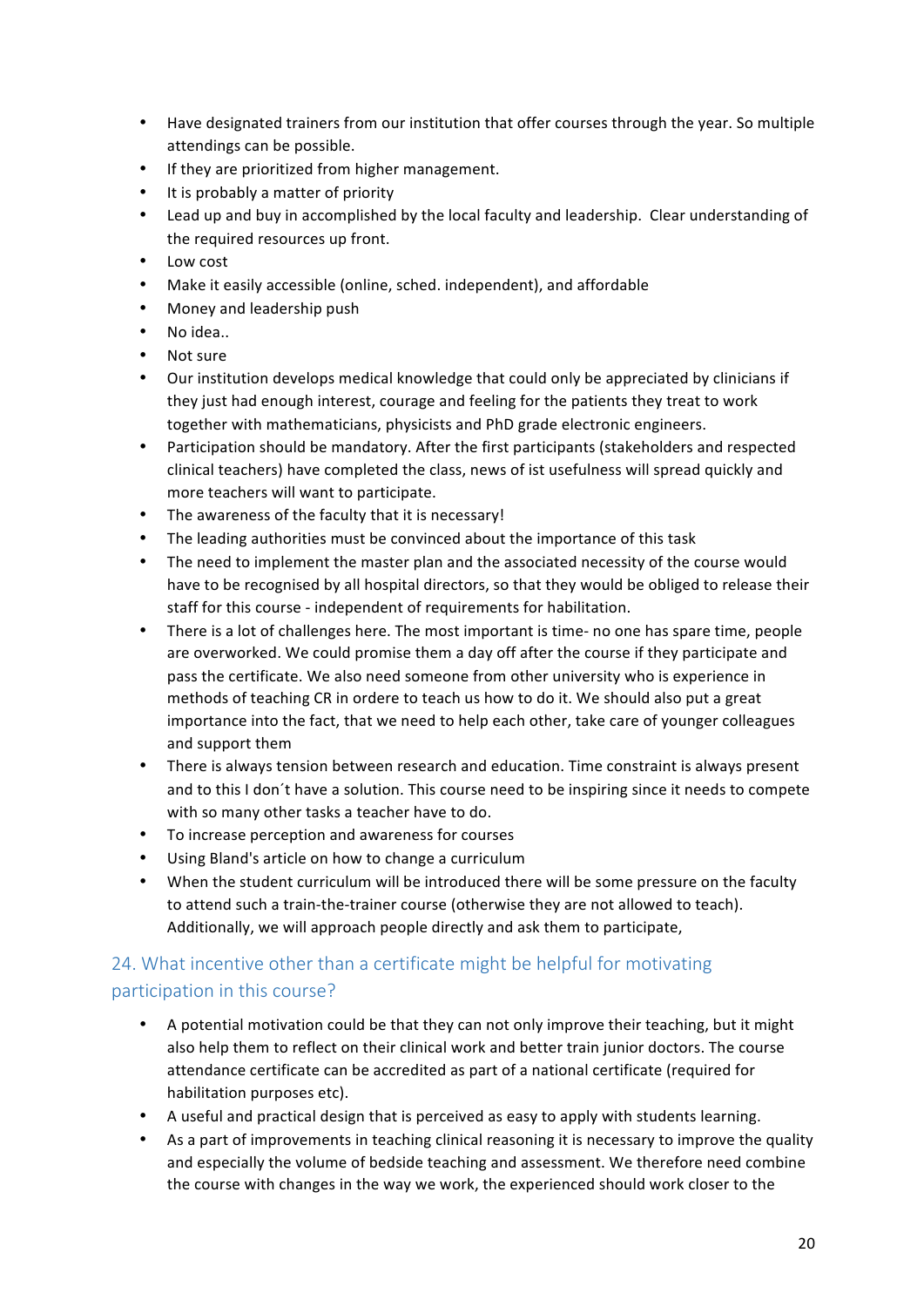students and residents and focus on supervision and not routine work on their own. That could raise the motivation for the senior colleges. The course could be a part of the change.

- Bonus--but do not have the budget for that. We are a tuition-driven school.
- By implementing this course from the early stages the participants will be able to practice saver medicine and that their patients and institutions they work for will benefit from it.
- CME credits and/or financial benefits for the departments.
- Career options in teaching, as Teaching professors...
- Change the course curriculum as indicated above.
- Day off education points course organised in a nice place and without payment from them
- Ein gutes Seminar dazu! *[Translated from the German: "A good seminar on this!"]*
- Having it eligible for CME credit points
- I don't know
- I think the "incentive" for the hospital directors should be that they may only assign doctors for teaching on the ward or for the supervision of students on the ward who have attended the course.
- Letter/support for academic promotion. Some degree of resources--enrolling and content at a reasonable price (assuming that there will be a charge)
- Link to the importance of educational and clinical outcomes. Tell stories everyone has a story of harm (I know I do - lost my father to a diagnostic error). Stories can be powerful.
- One of the best incentives is having the right kind of peer-peer learning so that participants learn from one another and 'bond' going forward with a collective approach.
- Personal interest. Buy down of time to be a clinical coach. Importance in promotion
- Possibility of becoming trainers with financial stimulation.
- Proof of completion via a nice certificate is all that is needed for most folks
- The course could be compulsory
- There must be a motivation for the participant to join the programme first.
- Understanding and conviction. If this fails making the course mandatory
- Wider promotion of the concept

## Part F. Final Question

## 25. Do you have any further comments?

- Any part of oral testing has to include a feedback! It is of no use to any student if one gets tested on human interaction and clinical reasoning and afterwards no explanation on what went good/bad is provided.
- Clinical reasoning will be influenced, completed and imporved by AI in the next years, with increasing impact. It should be integrated in planning of a clinical reasonning curriculum. Mandatory are standardized interfaces for I/O of clinical information
- EXCELLENT and much NEEDED idea! Thank you
- Everyone working in the medical field needs to focus on the patients' well-being which is not necessarily equivalent to the 'patients' health', therefore CR with all its aspects is essential to reach this goal a common understanding and the need for it is needed and must be included in the studies/trainings
- Good luck
- Good questionnaire! Good luck!
- Great to see you doing this please let me know if I can help further and good luck.
- Hope this helps!